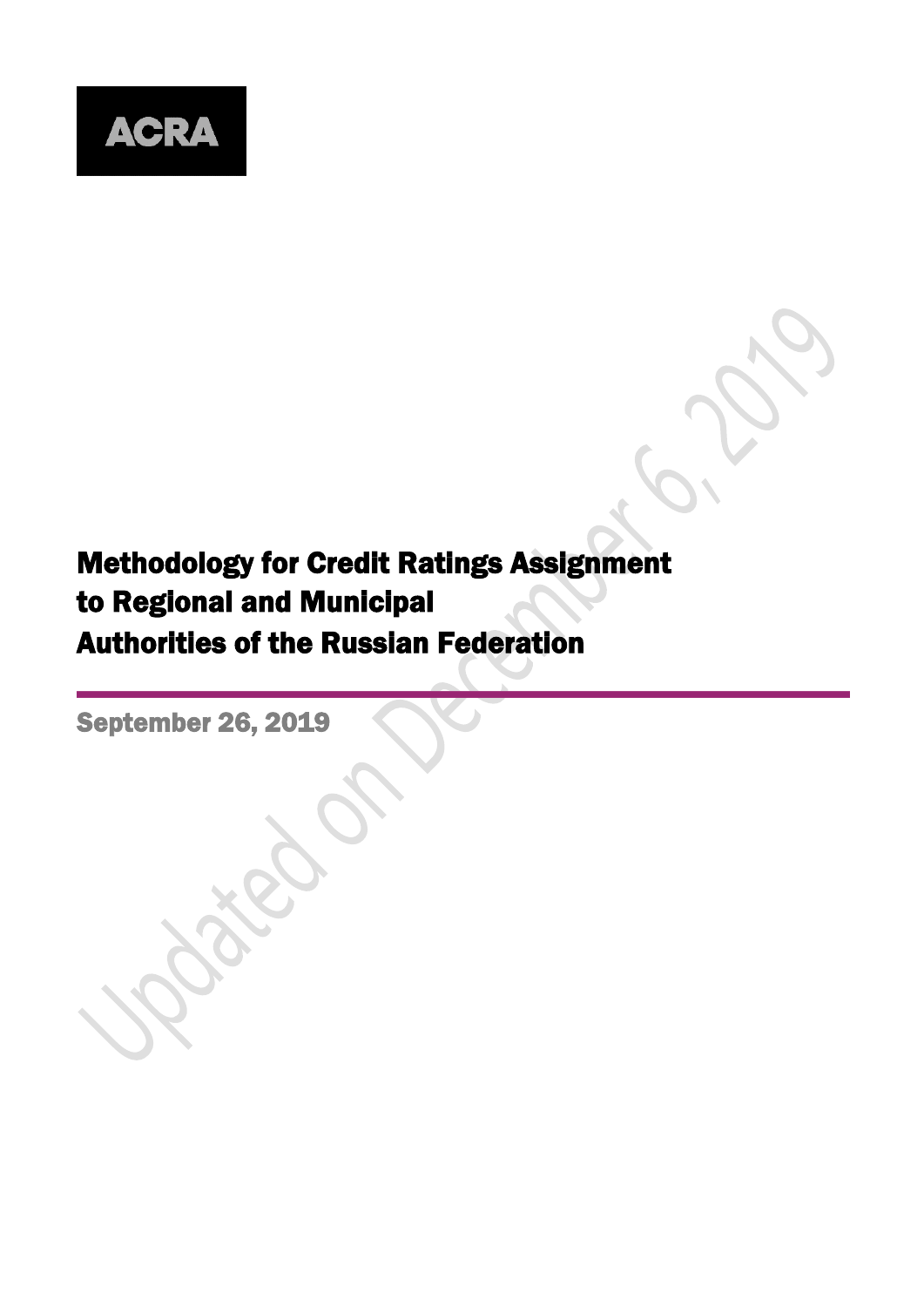# **Contents**

| 1 |        |  |
|---|--------|--|
| 2 |        |  |
| 3 |        |  |
| 4 |        |  |
|   | 4.1.   |  |
|   |        |  |
|   | 4.2.1. |  |
|   | 4.2.2. |  |
|   |        |  |
|   |        |  |
|   | 4.3.1. |  |
|   | 4.3.2. |  |
|   | 4.3.3. |  |
|   | 4.3.4. |  |
|   |        |  |
|   | 4.4.1. |  |
|   | 4.4.2. |  |
|   | 4.4.3. |  |
|   | 4.4.4. |  |
|   | 4.4.5. |  |
|   | 4.4.6. |  |
|   |        |  |
| 5 |        |  |
| 6 |        |  |
| 7 |        |  |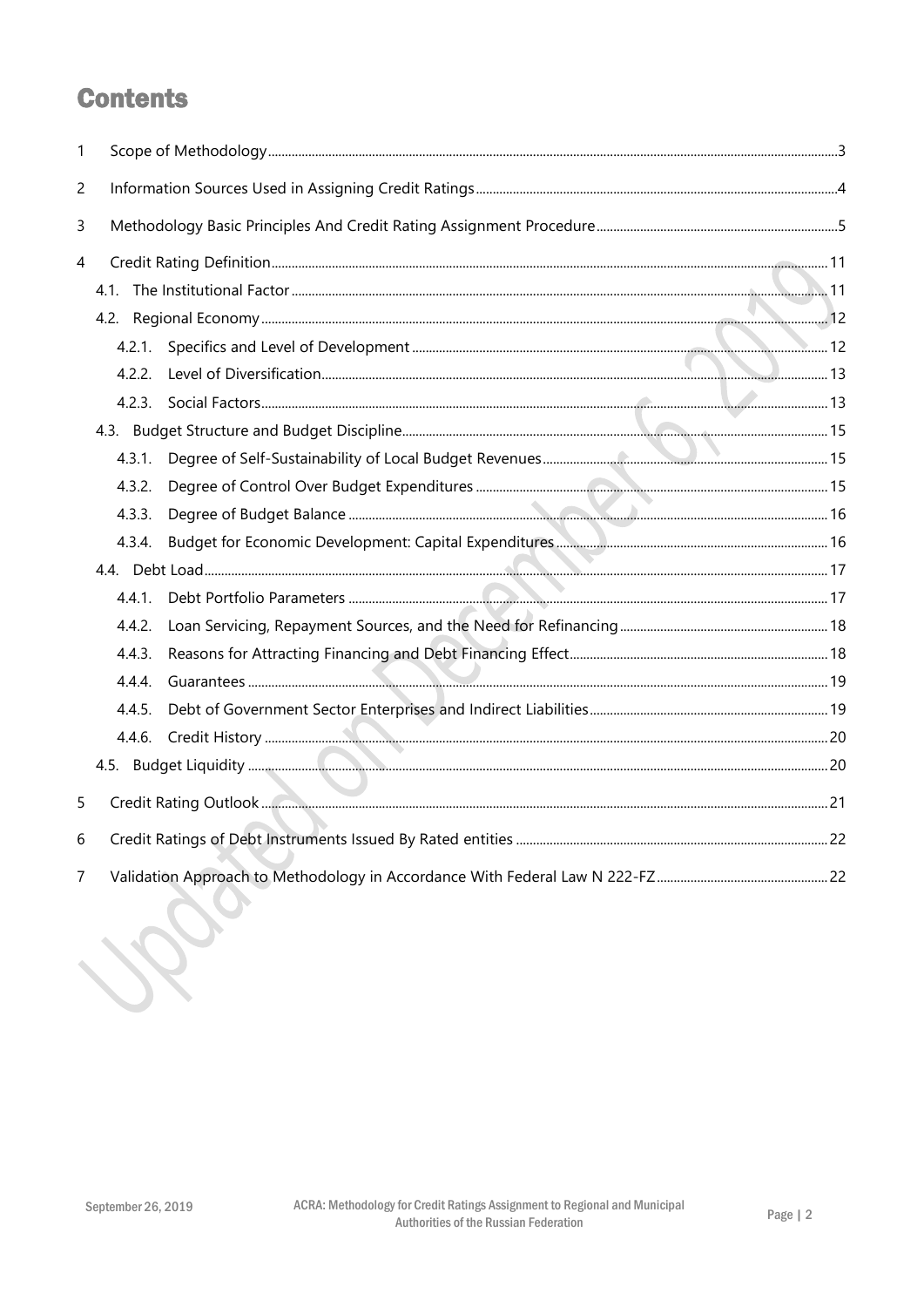# <span id="page-2-0"></span>1 Scope of Methodology

The Methodology for Assigning Credit Ratings to Regional and Municipal Authorities is used for assessing creditworthiness and assigning credit ratings to individual authorities (Rated entities) within subjects of the Russian Federation and municipalities of the Russian Federation.

The main criteria for application of this Methodology is the right and ability of the ratedentity to form and implement its own budget and regulate budget relations on its territory based on power delineation with higher authorities.

This Methodology shall be applied on a permanent basis until an approval of its new version by the Methodological Committee of ACRA.

Revisions of credit ratings assigned according to this Methodology shall be made subject to the requirements of the Federal Law of 13 July 2015 No 222-FZ "On the Activities of credit rating Agencies in the Russian Federation, On the amendment to Article 76.<sup>1</sup> of the Federal Law 'On the Central Bank of the Russian Federation (Bank of Russia)' and the invalidation of certain provisions of legal acts of the Russian Federation" and in compliance with ACRA internal documents, but not later than 182 days after the date of the latest rating action.

In order to keep the Methodology up to date, ACRA shall review and amend this Methodology on the following grounds:

- Deviations from this Methodology more than three times per quarter in the course of rating actions;
- Revisions prescribed by methodology monitoring conducted by the Methodological Group;
- Discoveries of incompliance with the requirements of the Federal Law of 13 July 2015 No 222-FZ "On the Activities of credit rating Agencies in the Russian Federation, On the amendment to Article 76.1 of the Federal Law 'On the Central Bank of the Russian Federation (Bank of Russia)' and the invalidation of certain provisions of legal acts of the Russian Federation;"
- Requests for immediate revisions of the Methodology by the ACRA Compliance and Internal Control Service.

No later than one calendar year after the date of the latest revision of this Methodology, ACRA shall review it in accordance with its internal documents. As a result, the Methodology may be amended or remain unchanged.

In the course of implementing this Methodology, every case of deviation from it shall be duly documented and disclosed on the ACRA official website [www.acra-ratings.ru](http://www.acra-ratings.ru/) when a credit rating or its outlook is published, with indication of reasons for such deviation.

If and when any errors are detected in this Methodology that have affected or may affect credit ratings and/or their outlooks, ACRA shall conduct an analysis and review of this Methodology in accordance with its internal procedures. Information about such actions and the new version of the Methodology shall be filed with the Bank of Russia as required by the latter. If the errors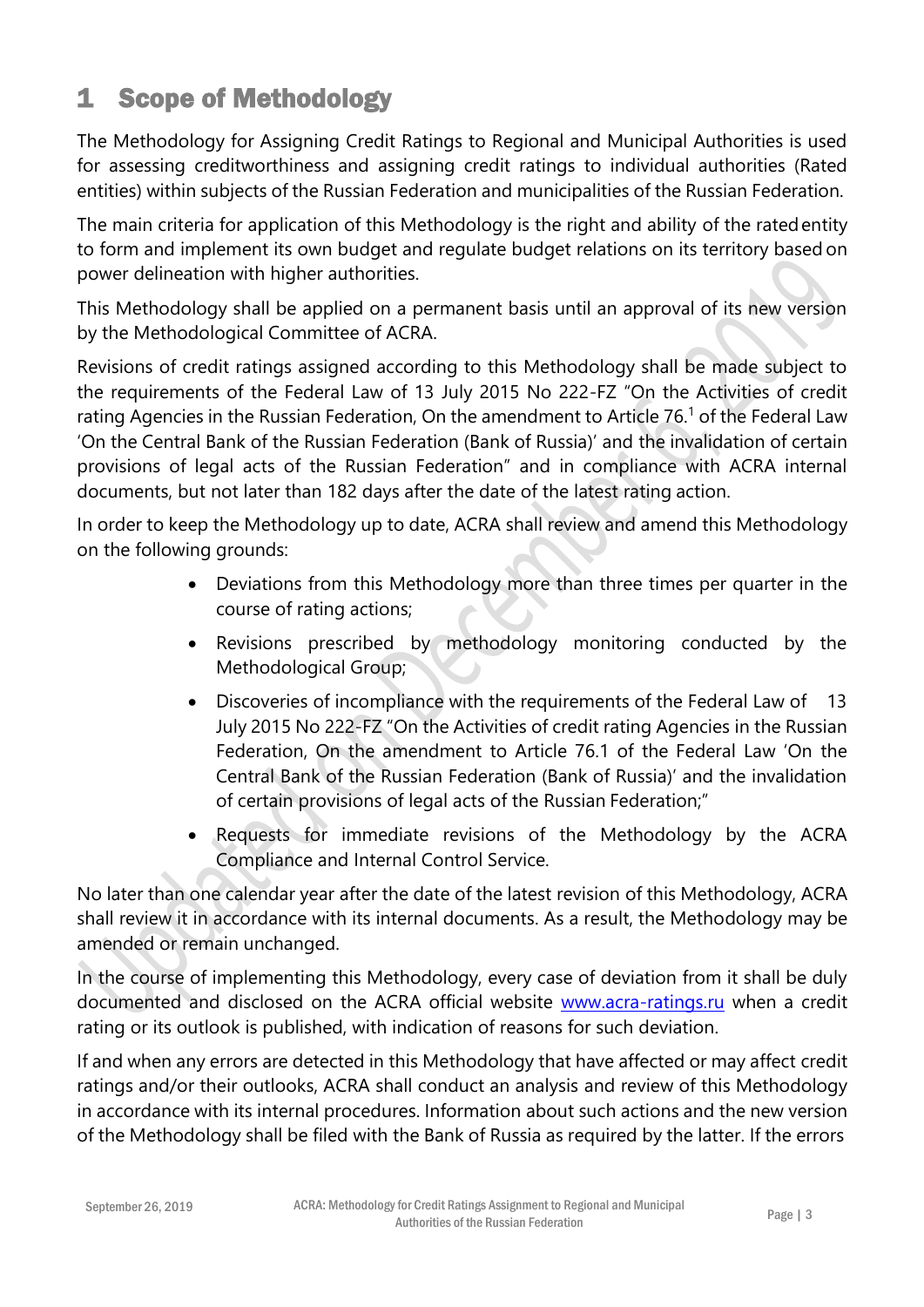discovered in the Methodology impact any previously assigned credit ratings, ACRA shall disclose this information on its official website [www.acra-ratings.ru.](http://www.acra-ratings.ru/)

If the slated changes to the Methodology are significant and impact or may impact current credit ratings, ACRA shall:

- 1) Submit to the Bank of Russia and post on its official website [www.acra-ratings.ru](http://www.acra-ratings.ru/) the information about the slated changes indicating reasons for and consequences of such changes, including those that affect credit ratings assigned according to this Methodology;
- 2) Assess the need for revising credit ratings assigned in accordance with this Methodology within six months after the Methodology revision date;
- 3) Revise all credit ratings that require changes within six months after the Methodology revision date.

# <span id="page-3-0"></span>2 Information Sources Used in Assigning Credit Ratings

In its research activities, ACRA relies on both the information provided by the rated entity and information obtained from other sources. The main sources of information used by ACRA for carrying out rating analysis are listed below:

- 1. Information sources for evaluating budget performance:
	- 1.1. Budget execution reports by the rated entity spanning the past three years.
	- 12 The adopted budget of the rated entity for the current year and any approved amendments to it.
	- 1.3. The budget forecast of the rated entity for the following year.
	- 1.4. Interim reports up until the most recent available date.
- 2. Information sources used for analyzing financial debt of the rated entity:
	- 21. Extract from the debt book for the past three years and extract relevant to the latest available date.
	- 22 Debt repayment schedule as of the latest available date.
- 3. Information sources showing the state of the economy, industries, and companies in the region, as well as social indicators of the rated entity:
	- 3.1. Statistical reports prepared by official accounting and statistics agencies.
	- 32. Informational and analytical materials prepared by departments (ministries) of socioeconomic development, finance and other relevant bodies.
	- 3.3. Financial statements of government sector enterprises.
	- 34 Public sources.
	- 35. Macroeconomic and sector forecasts prepared internally by ACRA.
- 4. Information obtained during a rating meeting or upon request by the Agency.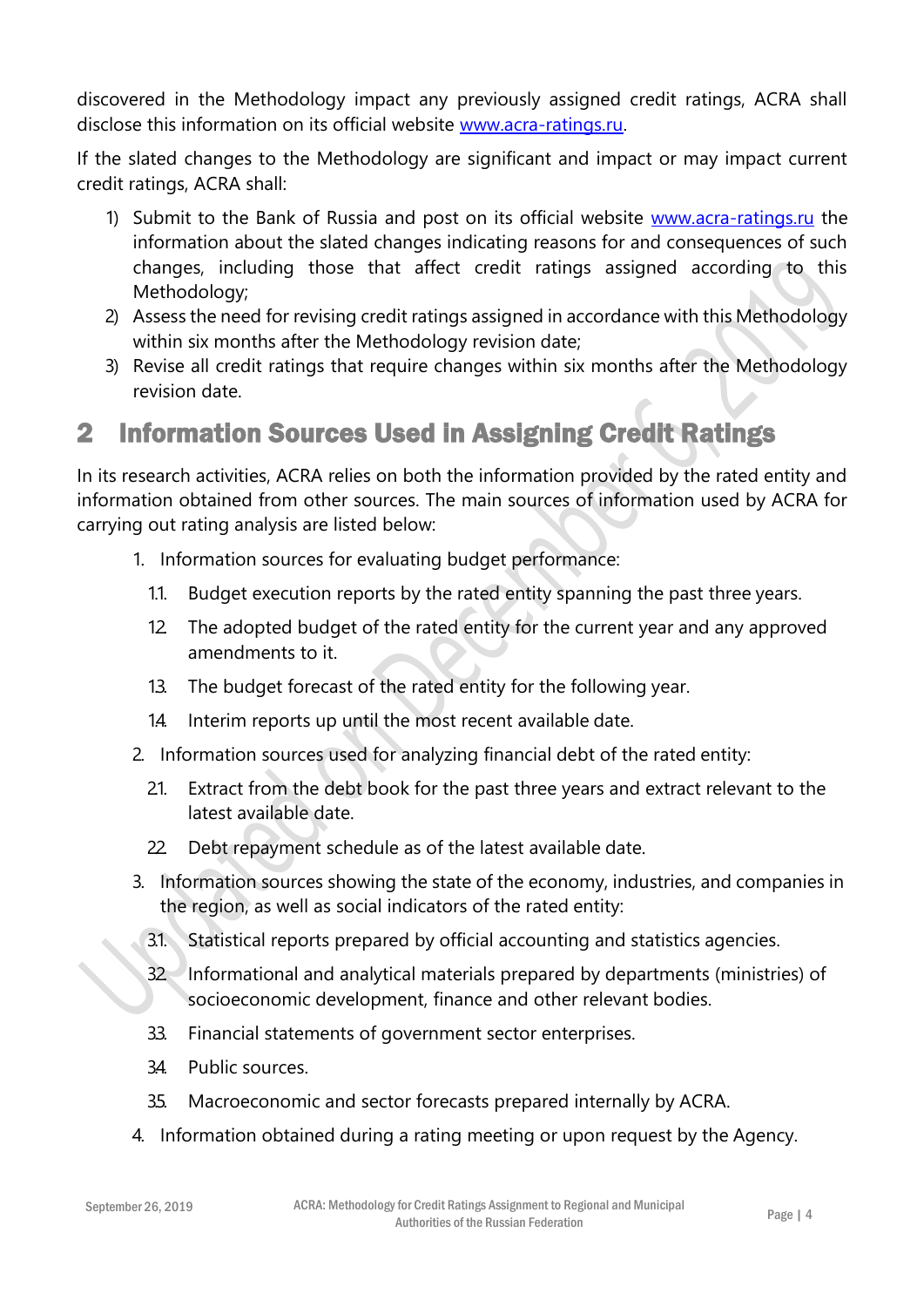- 5. Contractual documentation pertaining to loan agreements.
- 6. Issuance documentation pertaining to securities issues.
- 7. ACRA questionnaires filled out by the rated entity.
- 8. Other available information.

In the course of rating analysis, ACRA uses the latest publicly available data. Given that some official data are published with a certain time lag, analysis may also be based on internal estimates of relevant bodies and forecasts made by ACRA internal business units.

In case information is insufficient for proper Methodology application, ACRA shall not assign a credit rating. In case information is insufficient for supporting a current credit rating, ACRA shall withdraw this credit rating, but shall take no other steps with relation to it. All such actions shall be reflected in a rating action publication pertaining to the rated entity.

Information sufficiency is determined by the possibility of conducting a rating analysis in accordance with ACRA's general principles of the rating process<sup>1</sup>. The main information sufficiency criteria are listed below:

- Possibility of quantitative and qualitative analyses of financial and economic activities of a rated entity;
- Possibility of analyzing any internal and external risk factors that may affect the rated entity's creditworthiness;
- Possibility of comparative analysis of the rated entity with its peer group.

# <span id="page-4-0"></span>3 Basic Methodology Principles and Credit Rating Assignment Procedure

Creditworthiness analysis of and credit rating assignment to regional or municipal authorities are carried out depending on the rated entity's ability to ensure timely servicing and repayment of its financial liabilities, which in turn is based on its institutional parameters, economic base, ability to control budget revenues and expenditures, and funding sources.

Given that debt repayment and servicing obligations are set forth in the legal budget act of the rated entity for the period in question, an intentional evasion by the rated entity from debt repayment or servicing is in fact a breach of the law. When conducting its analysis, theAgency assumes that the rated entity strictly complies with all legal regulations, and in view of this does not consider the possibility of intentional evasion from executing debt obligations by rated entities as a rating factor.

In the course of rating factor evaluation and credit rating assignment, the Agency assumes that all information provided to it is correct and does not contain any deliberate distortions. When conducting rating analysis, the Agency reserves the right to interpret the provided information

<sup>&</sup>lt;sup>1</sup> Please refer to "Rating Actions Procedures and General Principles of the Rating Process of the Analytical credit rating Agency (Joint-Stock Company)."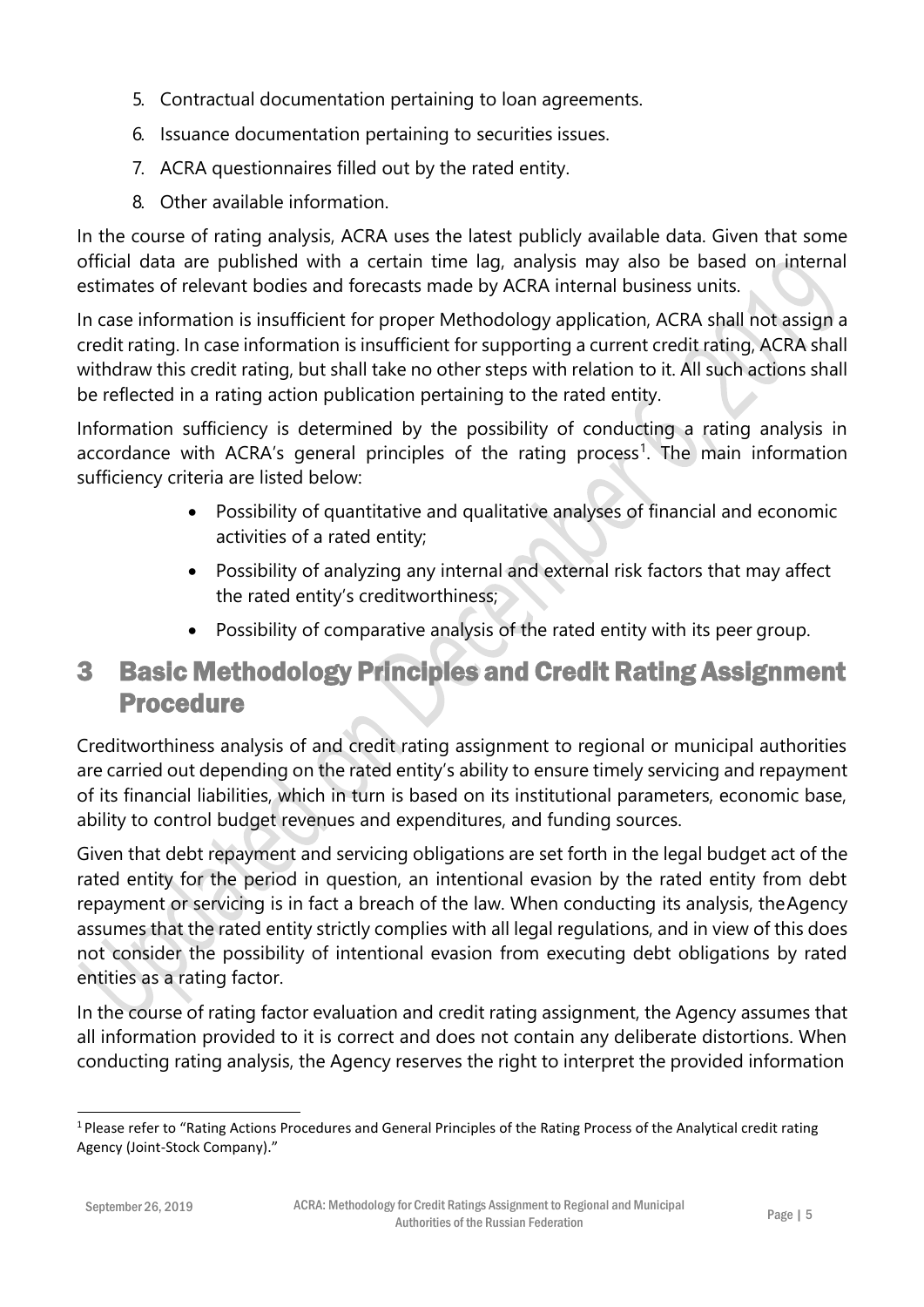in accordance with its own assessment of the rated entity's socioeconomic development and its budget parameters.

The creditworthiness level of a regional or municipal authority is determined onthe long-term basis. Cyclical economic fluctuations (phases of industry cycles) and political events (government elections) are assessed in terms of their long-term impact on the creditworthiness of the rated entity, regardless of the current political or economic environment.

Credit rating assignment hinges on the assessment of the following factors:

- Institutional factor;
- Regional economy;
- Budget structure and budget discipline;
- Debt load;
- Liquidity.

Institutionally, the functioning of a regional or municipal authority is based on the applicable legislation, the evaluation of which allows to gauge the region's ability to form budget income sources and decide on expenditure allocation.

The basic principle for determining creditworthiness (ability to service and repay debt) of a regional or municipal authority is the parity between its economic base that forms its budget revenue sources, and expenditure powers coupled with a need to finance them via debt instruments. Here and below, revenues and expenditures of a sub-federal or municipal authority shall be treated as budget indicators of the rated entity alone, without taking into account any lower-level budgets.

The basic parameter for assessing creditworthiness of the rated entity (in this case, a regional government body) are the levels of development and diversification of the regional economy. The regional economy and social services serve as its budget revenue sources and determine its spending allocation.

Sustainable economic development is a necessary but insufficient condition for a regional government body to have high creditworthiness. In addition to the state of the regional economy, which provides revenue flows for the regional or municipal budgets, the Methodology also takes into account the regional government's ability to ensure a proper fiscal discipline (control and efficiency of budget expenditures) and stimulate regional economic development as a source of future tax revenues.

When gauging the size of debt load in the rated entity's budget, The Agency analyzes not only the quantitative balance between budget revenues and volume of debt repayment and servicing, but also the purposes of long-term debt financing, as well as the efficiency of borrowed funds use. Special focus is placed on debt financing of capital expenditures and development projects.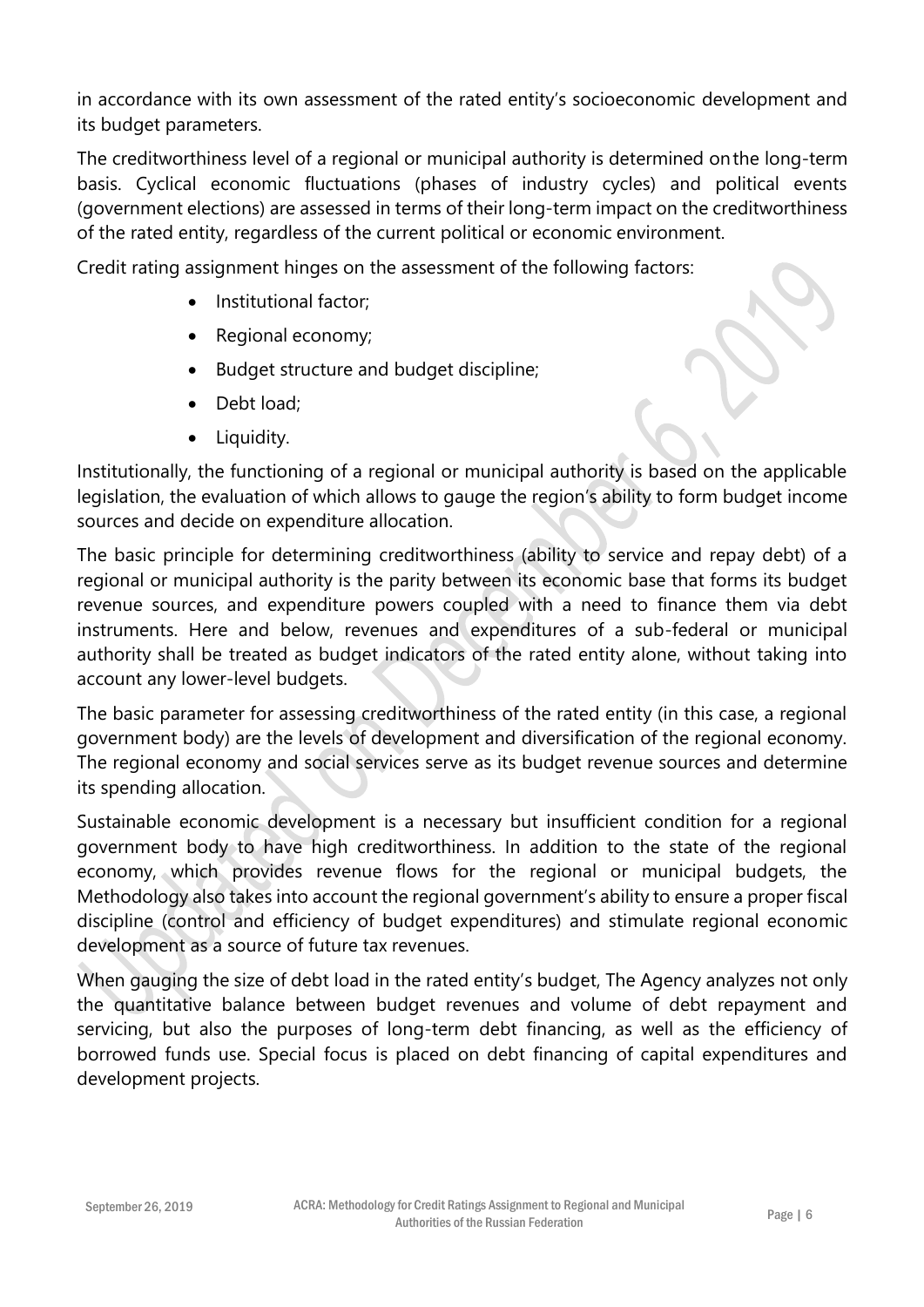The liquidity factor is assessed from the standpoint of the rated entity's ability to effectively manage cash flows and thus ensure availability of funds for timely debt servicing and repayment.

When assigning credit rating to a region, the Agency evaluates each of the five above-listed factors with regards to it in the range from 0 to 1.

| <b>Factors</b>                                      | Weight | <b>Assessment</b> | <b>Credit rating criteria</b>                                                                                                                                                                                                  |
|-----------------------------------------------------|--------|-------------------|--------------------------------------------------------------------------------------------------------------------------------------------------------------------------------------------------------------------------------|
| Institutional factor                                | 5%     | 0% to 100%        | Institutional environment stability<br><b>Budget process predictability</b><br>$\bullet$                                                                                                                                       |
| Regional economy                                    | 30%    | 0% to 100%        | Economic development dynamics<br>$\bullet$<br>Tax base development level<br>$\bullet$<br>Population's well-being<br>$\bullet$<br>Social services development level<br>$\bullet$<br>Economic diversification level<br>$\bullet$ |
| <b>Budget structure</b><br>and budget<br>discipline | 30%    | 0% to 100%        | Share of own revenues in the budget<br>Mandatory budget expenditure level<br>Operating balance<br>Capital expenditure level                                                                                                    |
| Debt load                                           | 20%    | 0% to 100%        | Debt portfolio parameters<br>$\bullet$<br>Debt servicing and repayment sources<br>$\bullet$<br>Borrowing objectives<br>$\bullet$<br>Credit history<br>$\bullet$<br>Debt of state-owned enterprises<br>$\bullet$                |
| Liquidity                                           | 15%    | 0% to 100%        | <b>Budget liquidity characteristics</b><br>Access to short-term financing                                                                                                                                                      |

**Table 1. Credit rating factors**

Source: ACRA

Based on the weight of each credit rating factor, the Agency calculates the corresponding range of the credit rating estimate.

Each range corresponds to a specific rating category. A final assessment of the rated entity's credit rating takes into account the specifics of its economy, social services, budgetary component, and any other parameters that may influence its creditworthiness.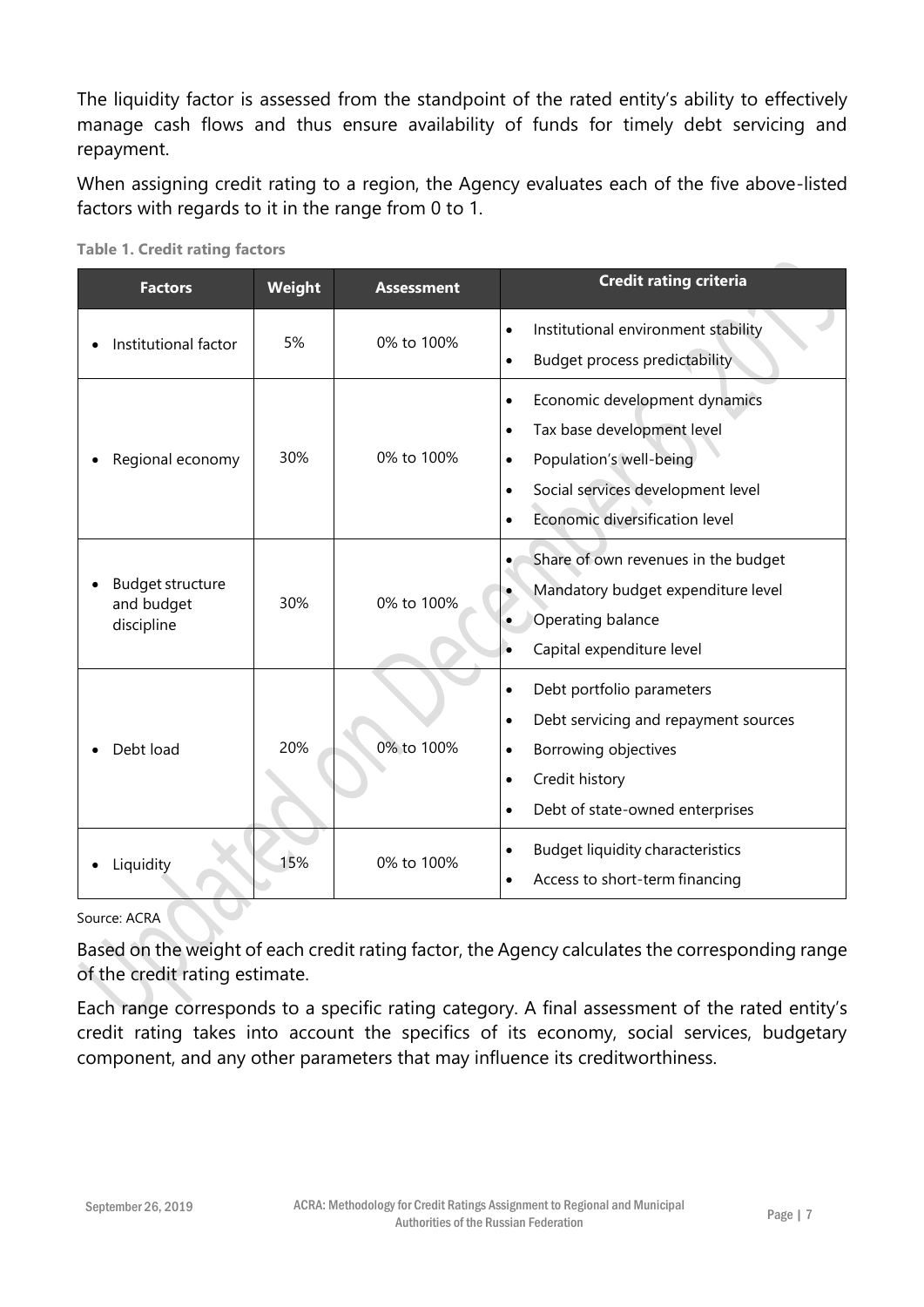#### **Table 2. Credit rating matrix\***

| <b>Credit</b><br>rating<br>assessment<br>range | <b>Institutional factor</b>                                                                                                                                              | <b>Regional economy</b>                                                                                                                                                                                                                                                                                                                                                                                                                     | <b>Budget structure and budget discipline</b>                                                                                                                                                                                                                              | <b>Debt load</b>                                                                                                                                                                                                                                                                                                                                     | Liquidity  | <b>Credit rating</b><br>category |
|------------------------------------------------|--------------------------------------------------------------------------------------------------------------------------------------------------------------------------|---------------------------------------------------------------------------------------------------------------------------------------------------------------------------------------------------------------------------------------------------------------------------------------------------------------------------------------------------------------------------------------------------------------------------------------------|----------------------------------------------------------------------------------------------------------------------------------------------------------------------------------------------------------------------------------------------------------------------------|------------------------------------------------------------------------------------------------------------------------------------------------------------------------------------------------------------------------------------------------------------------------------------------------------------------------------------------------------|------------|----------------------------------|
| 100-85%                                        | <b>Expert-assessed:</b><br>• Stable and predictable<br>institutional<br>environment<br>• Well-defined budgetary<br>functions and powers                                  | • GRP per capita exceeds country average by more than 20%<br>• Unemployment falls short of country average by more than 20%<br>• Private income exceeds country average by 30% or more<br>• Share of one sector/one company in GRP does not exceed 15%<br>• Share of largest taxpayer does not exceed 15%<br>• Share of largest sectors/companies in total employment does not<br>exceed 15%<br><b>Expert-assessed:</b><br>• Social factors | • Own budget revenues exceed 80% of total<br>revenues<br>• Mandatory budget expenditures do not<br>exceed 55% of total expenditures<br>• The operating balance to regular income<br>ratio exceeds 35%<br>• Capital expenditures exceed 21% of total<br>expenditures        | • Debt does not exceed 50% of operating balance<br>• Operating balance net of interest expenses equals at least 300%<br>of annual debt repayment<br>• Servicing costs do not exceed 10% of operating balance<br><b>Expert-assessed:</b><br>• Credit history<br>• Debt redemption schedule of rated entity<br>• Debt portfolio dynamics and structure | Excessive  | AAA                              |
| 85-75%                                         | <b>Expert-assessed:</b><br>• Stable and predictable<br>institutional<br>environment<br>• Well-defined budgetary<br>functions and powers                                  | • GRP per capita exceeds country average by more than 10%<br>• Unemployment falls short of country average by 10-20%<br>• Private income exceeds country average by 20% or more<br>• Share of one sector/one company in GRP equals 15-20%<br>• Share of largest taxpayer equals 15-20%<br>• Share of largest sectors/companies in total employment equals 15-<br>20%<br><b>Expert-assessed:</b><br>• Social factors                         | • Own budget revenues exceed 70% of total<br>revenues<br>• Mandatory budget expenditures equal 55-<br>60% of total expenditures<br>• The operating balance to regular income<br>ratio equals 30-35%<br>• Capital expenditures equal 18-20% of total<br>expenditures        | • Debt equals 50-100% of operating balance<br>• Operating balance net of interest expenses equals 300-270% of<br>annual debt repayment<br>• Debt servicing costs equal 11-20% of operating balance<br>Expert-assessed:<br>• Credit history<br>• Debt repayment schedule of rated entity<br>• Debt portfolio dynamics and structure                   | High       | AA                               |
| 75-65%                                         | <b>Expert-assessed:</b><br>· Relatively stable and<br>predictable institutional<br>environment<br>cases<br>of<br>• Isolated<br>budgetary function and<br>power revisions | • GRP per capita exceeds country average by 3-10%<br>• Unemployment exceeds country average by 5-10%<br>• Private income exceeds country average by 10% or more<br>• Share of one sector/one company in GRP equals 20-25%<br>• Share of largest taxpayer equals 20-25%<br>• Share of largest sectors/companies in total employment equals 20-<br>25%<br><b>Expert-assessed:</b><br>• Social factors                                         | • Own budget revenues exceed 60% of total<br>revenues<br>• Mandatory budget expenditures equal 60-<br>65% of total expenditures<br>• The operating balance to regular income<br>ratio equals 25-30%<br>• Capital expenditures equal 15-17% of total<br>budget expenditures | • Debt equals 100-160% of operating balance<br>• Operating balance net of interest expenses equals 270-240% of<br>annual debt repayment<br>• Debt servicing costs equal 21-30% of operating balance<br>Expert-assessed:<br>• Credit history<br>• Debt repayment schedule of rated entity<br>• Debt portfolio dynamics and structure                  | High       | A                                |
| 65-55%                                         | Expert-assessed:<br>• Relatively stable and<br>predictable institutional<br>environment<br>Periodic revisions of<br>budgetary functions<br>and powers                    | • GRP per capita equals at least 95% of country average<br>• Unemployment falls short of country average by 1-5%<br>• Private income equals country average or exceeds it by no more<br>than 10%<br>• Share of one sector/one company in GRP equals 25-30%<br>• Share of largest taxpayer equals 25-30%<br>• Share of largest sectors/companies in total employment equals 25-<br>30%<br><b>Expert-assessed:</b><br>• Social factors        | • Own budget revenues equal 50-60% of<br>total revenues<br>• Mandatory budget expenditures equal 65-<br>70% of total expenditures<br>The operating balance to regular income<br>ratio equals 20-25%<br>• Capital expenditures equal 12-14% of total<br>budget expenditures | • Debt equals 160-220% of operating balance<br>• Operating balance net of interest expenses equals 240-210% of<br>annual debt repayment<br>• Debt servicing costs equal 31-50% of operating balance<br>Expert-assessed:<br>• Credit history<br>• Debt repayment schedule of rated entity<br>• Debt portfolio dynamics and structure                  | Sufficient | BBB                              |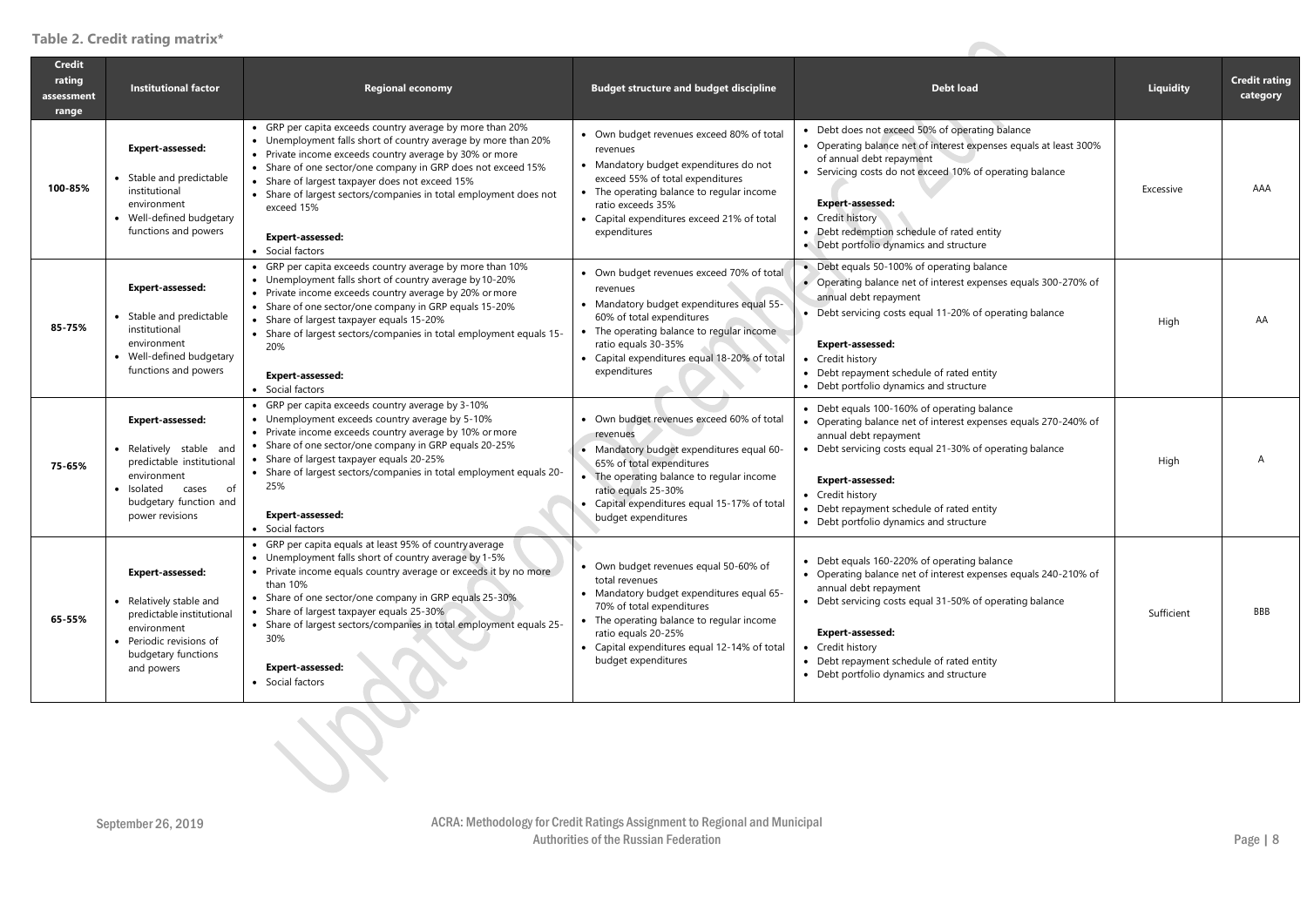| <b>Credit</b><br>rating<br>assessment<br>range | <b>Institutional factor</b>                                                                                                                                | <b>Regional economy</b>                                                                                                                                                                                                                                                                                                                                                                                                                                                                                                                                                                                                                                                                                                                                                              | <b>Budget structure and discipline</b>                                                                                                                                                                                                                                               | <b>Debt load</b>                                                                                                                                                                                                                                                                                                                                                      | <b>Liquidity</b> | <b>Credit rating</b><br>category |
|------------------------------------------------|------------------------------------------------------------------------------------------------------------------------------------------------------------|--------------------------------------------------------------------------------------------------------------------------------------------------------------------------------------------------------------------------------------------------------------------------------------------------------------------------------------------------------------------------------------------------------------------------------------------------------------------------------------------------------------------------------------------------------------------------------------------------------------------------------------------------------------------------------------------------------------------------------------------------------------------------------------|--------------------------------------------------------------------------------------------------------------------------------------------------------------------------------------------------------------------------------------------------------------------------------------|-----------------------------------------------------------------------------------------------------------------------------------------------------------------------------------------------------------------------------------------------------------------------------------------------------------------------------------------------------------------------|------------------|----------------------------------|
| 55-45%                                         | <b>Expert-assessed:</b><br>Relatively stable and<br>predictable institutional<br>environment<br>Periodic revisions of<br>budgetary functions and<br>powers | • GRP per capita equals at least 80% of country average<br>• Own budget revenues equal 40-50% of<br>• Unemployment exceeds country average by no more than 5%<br>total revenues<br>• Private income falls short if country average by no more than 10%<br>annual debt repayment<br>• Mandatory budget expenditures equal 70-<br>Share of one sector/one company in GRP equals 30-35%<br>75% of total expenditures<br>• Share of largest taxpayer equals 30-35%<br>• The operating balance to regular income<br>• Share of largest sectors/companies in total employment equals 30-<br><b>Expert-assessed:</b><br>ratio equals 15-20%<br>35%<br>• Capital expenditures equal 9-11% of total<br>• Credit history<br>budget expenditures<br><b>Expert-assessed:</b><br>• Social factors |                                                                                                                                                                                                                                                                                      | • Debt equals 220-280% of operating balance<br>• Operating balance net of interest expenses equals 210-160% of<br>Debt servicing costs equal 51-70% of operating balance.<br>Debt repayment schedule of rated entity<br>• Debt portfolio dynamics and structure                                                                                                       | Sufficient       | <b>BB</b>                        |
| 45-35%                                         | <b>Expert-assessed:</b><br>• Unstable and hard-to-<br>predict institutional<br>environment<br>Regular revisions of<br>budgetary functions<br>and powers    | • GRP per capita equals at least 70% of country average<br>• Unemployment falls short of country average by no more<br>than 10%<br>• Private income falls short of country average by no more<br>than 20%<br>• Share of one sector/one company in GRP equals 35-40%<br>• Share of largest taxpayer equals 35-40%<br>• Share of largest sectors/companies in total employment equals 35-<br>40%<br><b>Expert-assessed:</b><br>• Social factors                                                                                                                                                                                                                                                                                                                                        | • Own budget revenues equal 30-40% of<br>total revenues<br>• Mandatory budget expenditures equal 75-<br>80% of total expenditures<br>• The operating balance to regular income<br>ratio equals 10-15%<br>• Capital expenditures equal 6-8% of total<br>budget expenditures           | • Debt equals 280-340% of operating balance<br>• Operating balance net of interest expenses equals 160-110% of<br>annual debt repayment<br>Debt servicing costs equal 71-90% of operating balance.<br><b>Expert-assessed:</b><br>Credit history<br>Debt repayment schedule of rated entity<br>• Debt portfolio dynamics and structure                                 | Deficit          | B                                |
| 35-30%                                         | <b>Expert-assessed:</b><br>• Unstable and<br>unpredictable<br>institutional<br>environment<br>• Frequent revisions of<br>budgetary functions<br>and powers | • GRP per capita equals at least 55% of country average<br>• Unemployment exceeds country average by no more than 20%<br>• Private income falls short of country average by no more than 40%<br>• Share of one sector/one company in GRP exceeds 40%<br>• Share of largest taxpayer exceeds 40%<br>• Share of largest sectors/companies in total employment exceeds<br>40%<br><b>Expert-assessed:</b><br>• Social factors                                                                                                                                                                                                                                                                                                                                                            | • Own budget revenues are less than 30% of<br>total revenues<br>· Mandatory budget expenditures equal 80-<br>85% of total expenditures<br>• The operating balance to regular income<br>ratio equals 5-10%<br>• Capital expenditures equal 3-5% of total<br>budget expenditures       | • Debt equals 340-400% of operating balance<br>Operating balance net of interest expenses equals 110-80% of<br>annual debt repayment<br>• Debt servicing costs equal 91-110% of operating balance.<br><b>Expert-assessed:</b><br>• Credit history<br>• Debt repayment schedule of rated entity<br>• Debt portfolio dynamics and structure                             | Critical         | <b>CCC</b>                       |
| Under 30%                                      | <b>Expert-assessed:</b><br>• Unstable<br>and<br>unpredictable<br>institutional<br>environment<br>Budget functions and<br>powers are revised<br>frequently  | • GRP per capita is less than 55% of country average<br>• Unemployment exceeds country average by more than 20%<br>• Private income falls short of country average by 40% or more<br>• Share of one sector/one company in GRP exceeds 50%<br>• Share of largest taxpayer exceeds 50%<br>• Share of largest sectors/companies in total employment exceeds<br>50%<br><b>Expert-assessed:</b><br>• Social factors                                                                                                                                                                                                                                                                                                                                                                       | • Own budget revenues are less than 20% of<br>total revenues<br>• Mandatory budget expenditures exceed<br>85% of total expenditures<br>• The operating balance to regular income<br>ratio is less than 5%<br>• Capital expenditures do not exceed 3% of<br>total budget expenditures | • Debt exceeds 400% of operating balance, or operating balance is<br>negative<br>Operating balance net of interest expenses is less than 80% of<br>annual debt repayment<br>• Debt servicing costs exceed 110% of operating balance<br>Expert-assessed:<br>Credit history<br>• Debt repayment schedule of the rated entity<br>• Debt portfolio dynamics and structure | Critical         | CC and lower                     |

\*Assigning a credit rating to the specified category is not conditional upon the criteria shown in the table. Source: ACRA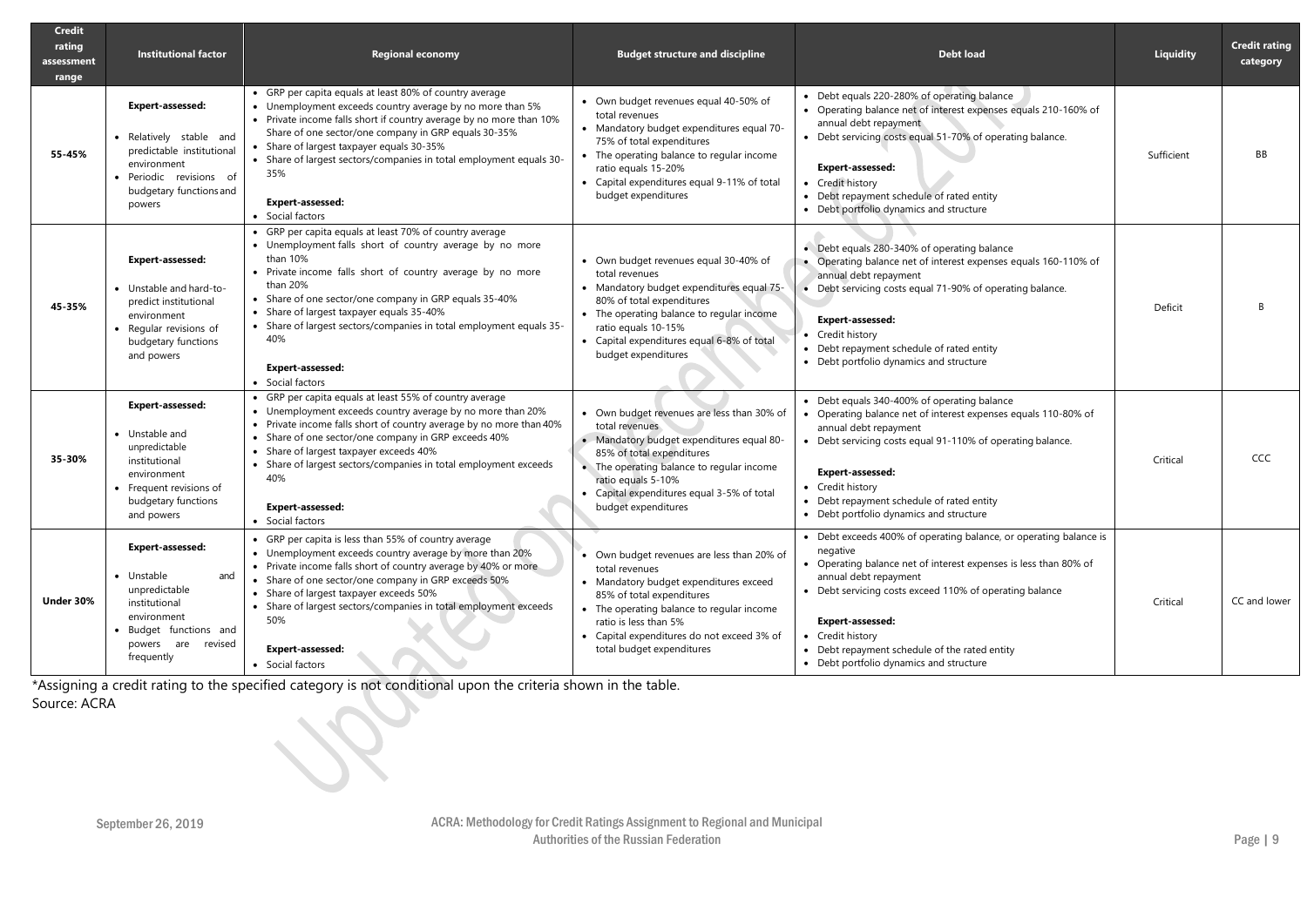In the course of a credit rating assessment, the Agency disregards any extraordinary assistance provided by the federal government, since the latter, as a rule, provides it to regional governments on an ad-hoc basis in case of force majeure. Systematic transfers between budgets (subsidies, subventions, allowances and other transfers) are regulated by the current legislation and are taken into account. That said, when assessing the creditworthiness of lower echelon government bodies (municipalities), ACRA also takes into account the fiscal position and creditworthiness of their higher-ranking government.

Credit rating value assigned to a territorial subject or municipality is capped by the level of the sovereign credit rating. This provision is based on the ability of the federal government to administer the local tax burden, manage cross-border finance and trade flows, allocate tax revenues between different level budgets, and monitor activities of state governmentcompanies and financial institutions. Thus, the highest federal authority represented by the federal government can reallocate fiscal and other monetary flows in its own favor, thereby ensuring a stable fund flow into the federal budget for timely debt servicing and repayment.

On the other hand, credit rating value assigned to a lower echelon regional government (municipality) is not capped by the credit rating value of the territorial subject which the municipality belong to. This provision is based on the factual inequality in economic development levels of various territories within one region and consequent differences in their creditworthiness levels. Given that regional and municipal governments bear alldevelopmentrelated costs within their regions, the Agency allows the possibility of assigning higher credit ratings to municipal authorities than those of federal subjects.

The ACRA Methodology does not stipulate a separate assessment of managerial effectiveness of regional or municipal government. The Agency believes that the quality of budgetary management is directly reflected in the achieved economic development rates and budget indicators. That said, the analysis does take into account such factors as the correlation of the approved budget with its actual execution, as well as the frequency of approved budget revisions and cash shortages. Consistent agreement between the forecasted and actual financial indicators points to the regional government's accurate budgeting and good forecasting capabilities. At the same time, frequent revisions of the approved budget, with significant amendments to key balance sheet items, serves as an indicator of poor managerial qualities and inadequate budget forecasting capabilities. Regular cash shortages signify a poor budget flow planning, which increases the risk of loan payment delays (including interest payments) and creates risk of frequent use of short-term borrowings.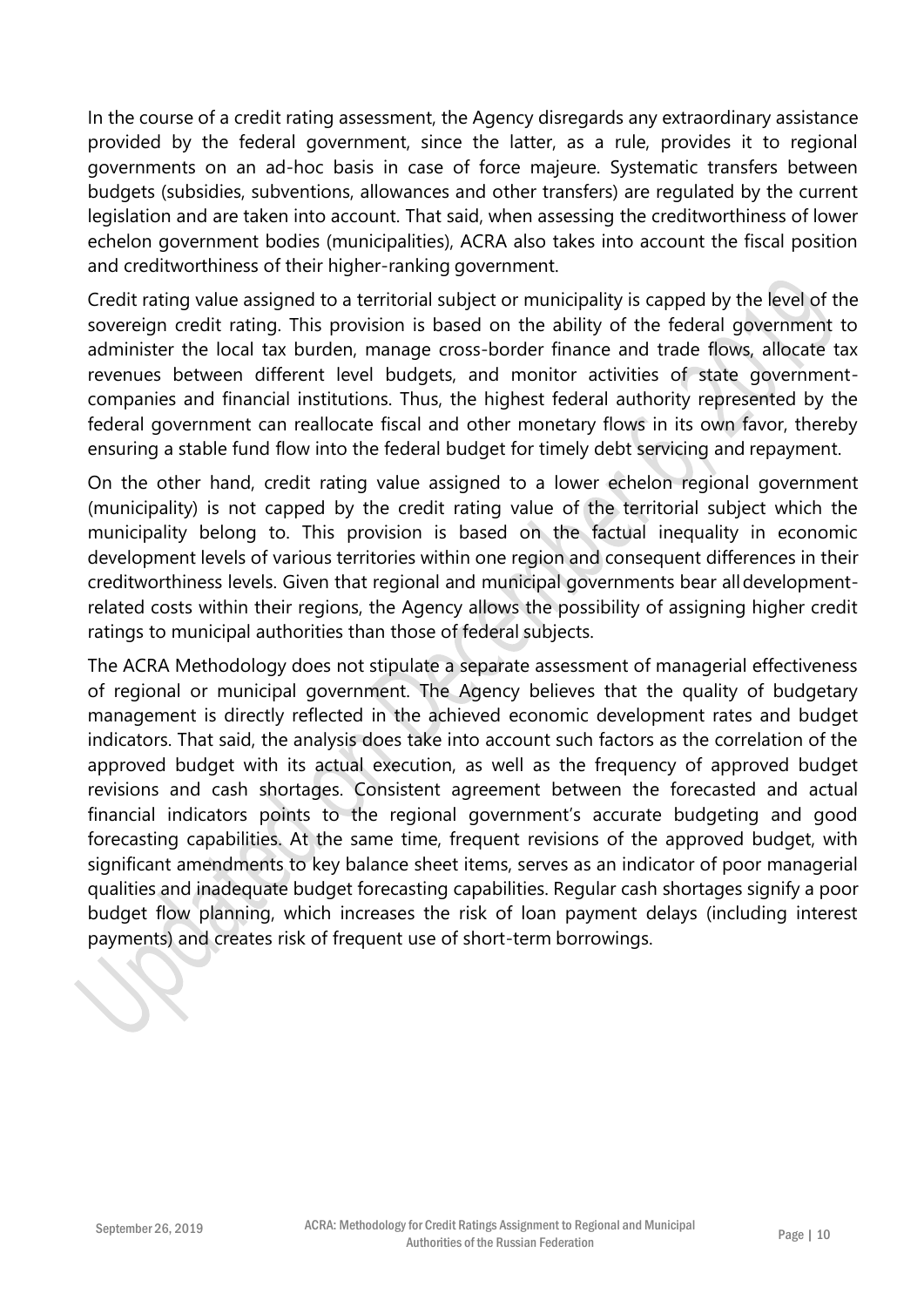# <span id="page-10-0"></span>4 Credit Rating Definition

This chapter of the Methodology describes the principal credit rating factors, the degree with which they may influence the rating of a regional or municipal government body, and its accountability principles when used as part of a territorial subject's credit rating.

## <span id="page-10-1"></span>**4.1. The Institutional Factor**

The institutional basis of a regional or municipal government's performance in the overall budget pattern incorporates such factors as its revenue powers and expenditure powers, the degree of its fiscal autonomy, and its ability to attract external financing.

The principal parameter that defines a local self-governing body is its ability to perform the following functions:

- Legislative regulation of budgetary relations, formation and promulgation of laws, ordinances, and local legal acts;
- Taxes and dues rates regulation within its legislative scope;
- Independent budget expenditure allocation;
- Revenue allocation between subordinate budgets;
- Debt financing;
- Providing financial assistance to subordinate budgets;
- Independent management of idle funds;
- Property privatization.

The main parameters of the institutional environment, within which a regional government operates, are stability and predictability. The Agency considers an institutional environment stable and forecastable contingent upon the availability of the following: a legally established set of inter-budgetary rules and regulations, fixed sources of income and established expenditure powers, the rated entity's rights with regards to the use of debt financing, and an easily forecastable revision processes of the all of the above listed factors. This factor combination has a positive effect on the rated entity's creditworthiness, which is reflected in the highest credit rating score. However, any time-serving revisions (including those that serve political purposes) threaten the stability and predictability of an institutional environment, putting pressure on the rated entity's creditworthiness and its total credit rating score.

Any subordinate municipal-level budgets that receive financing from the rated entity'sbudget shall have a significant effect on the regional government's creditworthiness. The principal rating criteria here are the efficiency of funds use on the part of subordinate budgets, ability to stimulate local economic growth and tax base growth, and to independently generate budget revenues. Subordinate budgets that perform only the technical functions without being actively involved in the local economic development, hamper local economic growth and tax base growth. The Agency regards such factors as having an adverse effect on the rated entity's total credit rating score.

Stability and predictability of an institutional environment are rated based on a legislative framework analysis, the frequency of budget authority revisions, and budget target revisions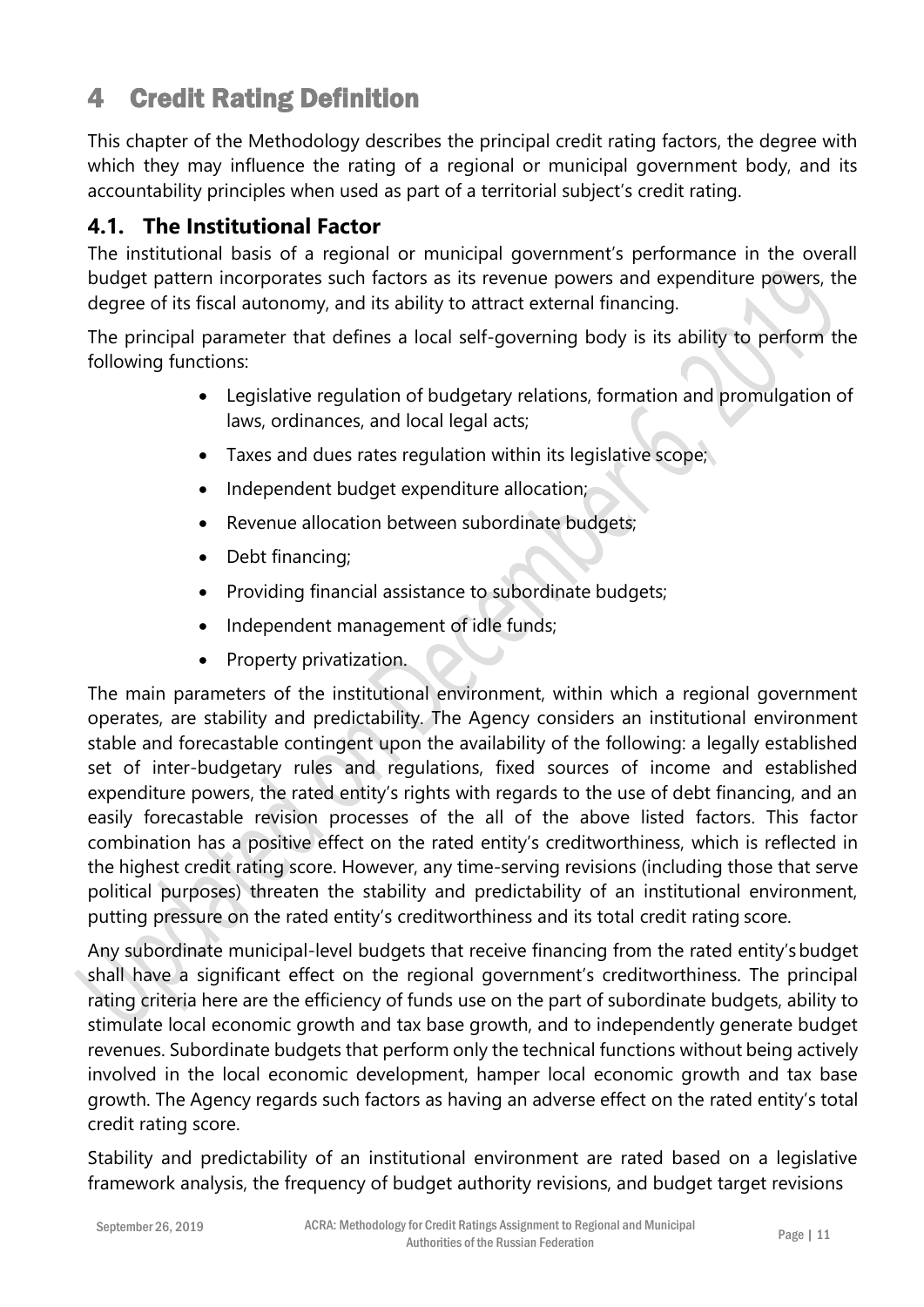within a single budget year. The main criteria for stability and predictability are as follows: a transparent mechanism of forming inter-budgetary relations, long-term stability of the rated entity's budget authority, and low frequency of budget target revisions within a single budget year. This last factor is assessed based on the Agency's expert opinion.

## <span id="page-11-0"></span>**4.2. Regional Economy**

#### <span id="page-11-1"></span>**4.2.1. Specifics and Level of Development**

When performing a Methodology-based analysis of a regional economy, the Agency keeps its main focus on the following factors:

- Gross Regional Product (GRP) per capita;
- Growth rates of both the regional economy and its selected sectors benchmarked against the country average;
- Employment / unemployment rates across the region and within its selected industries;
- Local residents' aggregate cash earnings.

One of the key indicators of a territorial subject's economic climate is its GRP per capita, which signals of the residents' material wellbeing as well as the level of development of the regional tax base. A high GRP per capita signifies a well-developed tax base and consequently, an inflow of funds from corporate profit tax revenues, which gives the rated entity much broader cost funding and debt financing possibilities.

The growth rates of the regional GRP and its selected industries benchmarked against the country averages serve as indicators of local economic growth rates. This type of benchmarking not only helps to determine the region's overall performance (high or low) as compared to those of its peer group but also to detect the key sources for its economic growth.

The employment / unemployment rate is also regarded as a valuable parameter that influences a regional government's creditworthiness, since the level of employment affects the amount of local population's taxable earnings. A high unemployment level signals of a lack of economic growth within the region and the latter's inability to increase its budget revenues by tax means. Employment rate also serves as an indicator of budget spending on social services and social security benefits.

Local residents' aggregate cash earnings serve as an auxiliary indicator, which sheds light on one of the rated entity's key budget revenue sources, i.e. individual income tax revenues.

A special focus is kept on the analysis of regional enterprises, namely:

- Profitability of economic sectors and companies;
- Financial stability, including the size of debt load;
- Dynamics of past-due debt owed by the commercial sector;
- Fixed asset depreciation and capital expenditures;
- Percentage of facility utilization.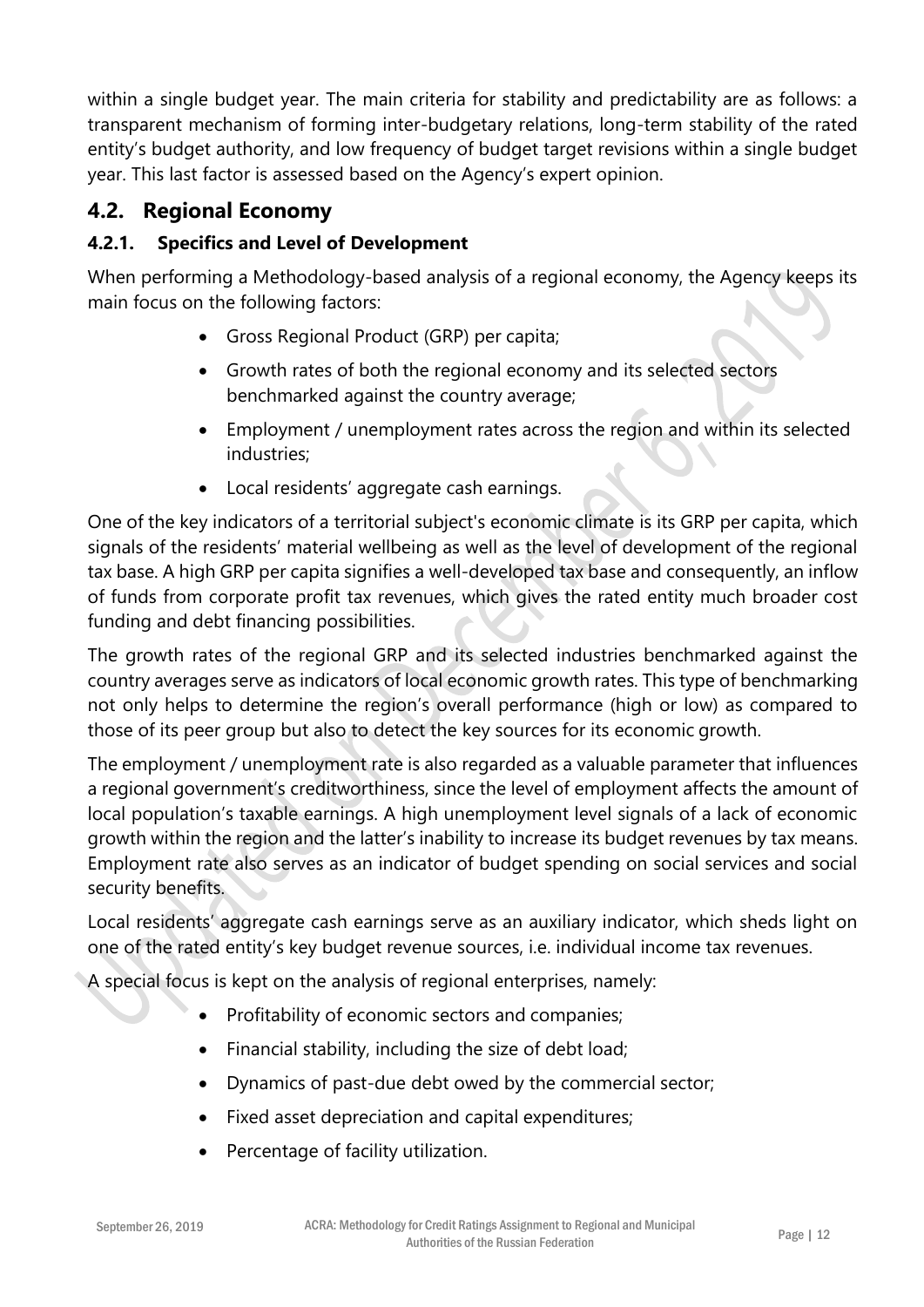Financial analysis of a region's primary corporate taxpayers that define and shape the local economy, helps to determine the local economic climate and its future outlook. The main parameters that affect a regional economy's credit rating as a primary budget revenue source, are the profitability of its enterprises, the volume of their fixed capital investments, and their debt load.

Significant gaps in the rate of economic growth, low profitability and lack of financial stability of local enterprises, along with low employment rates, impede a regional government's ability for beefing up its budget with self-generated revenues and make it dependent on higher-level budget transfers. Such a combination of factors has an adverse effect on the total credit rating score.

Analyzing the above-listed factors helps to paint a detailed economic portrait of a region. When benchmarked against the country average, it indicates which place the rated entity occupies within its peer group in terms of economic potential.

#### <span id="page-12-0"></span>**4.2.2. Level of Diversification**

In order to measure the rated entity's economic risk exposure, the Agency performs an assessment of the local economy's level of diversification in terms of how it is affected by individual industries or enterprises. A regional economy's sensitivity to industrial cycles can affect its budget revenue dynamics, employment rate, and social climate.

The sectoral structure of a regional or municipal economy determines which risks shall affect its government's creditworthiness. Hence, estimating the level of a region's economic diversification is one of key stages within the scope of a credit rating analysis. A predominant sector or enterprise makes the rated entity's budget volatile to the financial standing of this taxpayer group or enterprise. Within such economic patterns, market fluctuations that affect the predominant sector or corporate taxpayer directly influence the rated entity's financial standing while robbing it of any compensating leverage mechanisms.

The presence of a single large taxpayer in one region is seen as a potential threat to the stable inflow of budget revenues, especially if this taxpayer is part of an industry with a distinctly cyclical nature. This economic pattern shall hamper a territorial subject's credit rating regardless of whether the predominant industry is currently cycling upward or downward. By contrast, any efforts directed at making a regional economy more diverse shall have a positive effect on its credit rating.

The diversification scale of a regional economy depends on the share of each industry or enterprise within its GRP structure, size of budget contributions, and local employment rate. It should be kept in mind that the type of predominant industry (such as industrial agriculture or commercial mining) shall also have a limiting effect on a regional government's creditworthiness; however, it can be offset by other credit rating factors (such as good budget discipline and a reasonably-sized debt load).

#### <span id="page-12-1"></span>**4.2.3. Social Factors**

Social factors that can affect a regional government's credit rating are as follows:

Local demographic structure;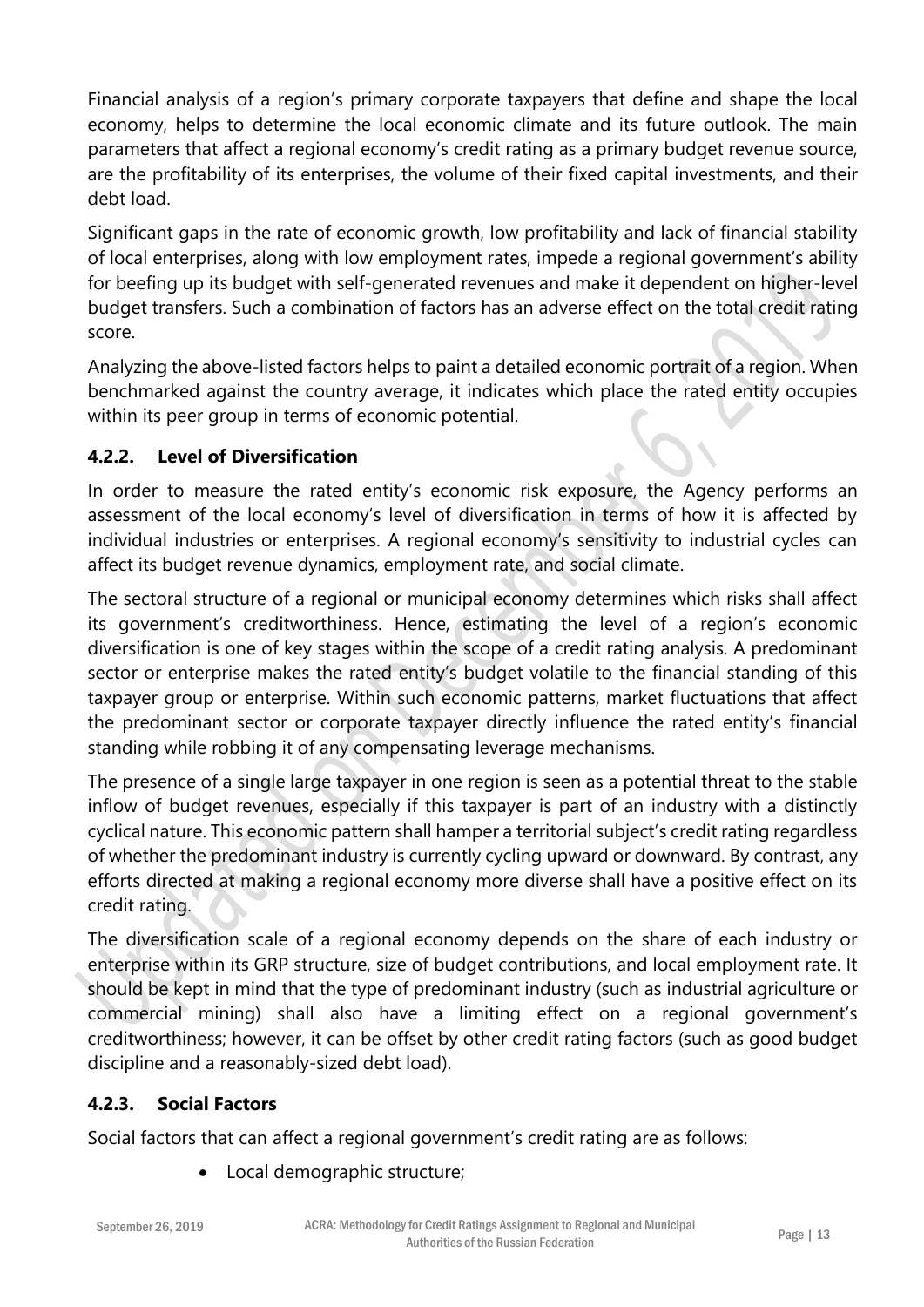- Social infrastructure maturity level;
- Urbanization and engineering infrastructure maturity levels.

The local demographic profile serves as an indicator of both the current and potential regional budget load in terms of social benefits it pays out, as well as education and health care expenditures that fall within the local government's principal expenditure powers. In conjunction with the local age and gender composition, the Agency also performs an assessment of the local social infrastructure maturity level and its ability to withstand both the current and forecasted demand. Lack of adequate social infrastructure places an extra spending burden onto a regional budget. In combination with lack of appropriate revenue sources or reserves, this may lead to a structural deficit.

The urbanization level of a territorial subject is defined by the maturity of its engineering infrastructure, including its communal and road infrastructures. The accessibility of engineering infrastructure indicates the level of local economic development and its potential. However, a highly developed engineering infrastructure overburdens the rated entity's budget in terms of communal facility spending.

Due to a great variety of parameters that define the maturity level of a local social environment and infrastructure, this factor is assessed based on an expert opinion that accounts for regional specifics.

|                                                                                                                 | <b>Leader in terms</b><br>of growth | <b>Significantly</b><br>higher than<br>the country<br>average                                                                                                                                                              | <b>Higher than</b><br>the country<br>average | Country<br>average | Lower than<br>the country<br>average | <b>Significantly</b><br>lower than the<br>country<br>average | <b>Critical</b><br>condition |
|-----------------------------------------------------------------------------------------------------------------|-------------------------------------|----------------------------------------------------------------------------------------------------------------------------------------------------------------------------------------------------------------------------|----------------------------------------------|--------------------|--------------------------------------|--------------------------------------------------------------|------------------------------|
| <b>Parameter</b>                                                                                                | >0,85                               | $0,85 - 0,75$                                                                                                                                                                                                              | $0,75 - 0,65$                                | $0,65 - 0,55$      | $0,55 - 0,45$                        | $0,45-0,35$                                                  | < 0.35                       |
| <b>GRP</b> per capita<br>(% of country average)                                                                 | ~120%                               | $~110\%$                                                                                                                                                                                                                   | ~105%                                        | $~100\%$           | $~80\%$                              | $~10\%$                                                      | $~55\%$                      |
| <b>Unemployment rate</b><br>(% of country average)                                                              | $~10\%$                             | $~10\%$                                                                                                                                                                                                                    | $~105\%$                                     | $~100\%$           | ~105%                                | ~110%                                                        | ~120%                        |
| <b>Real earnings of local</b><br>population<br>(% of country average)                                           | ~130%                               | ~120%                                                                                                                                                                                                                      | ~110%                                        | $~100\%$           | $~10\%$                              | $~80\%$                                                      | $~10\%$                      |
| A. Share of individual<br>sector / enterprise in<br><b>GRP</b> (worst observed<br>case)<br>B. Largest taxpayer' | X < 15%                             | $15\% < X < 20\%$                                                                                                                                                                                                          | $20\% < X < 25\%$                            | $25\% < X < 30\%$  | $30\% < X < 35\%$                    | $35\% < X < 40\%$                                            | X > 40%                      |
| share in budget<br>revenues<br>C. Share of largest<br>sectors / companies                                       | X < 15%                             | $15\% < X < 20\%$                                                                                                                                                                                                          | $20\% < X < 25\%$                            | $25\% < X < 30\%$  | $30\% < X < 35\%$                    | 35% <x<40%< th=""><th>X &gt; 40%</th></x<40%<>               | X > 40%                      |
| in total employment                                                                                             | X < 15%                             | 15% <x<20%< th=""><th><math>20\% &lt; X &lt; 25\%</math></th><th><math>25\% &lt; X &lt; 30\%</math></th><th><math>30\% &lt; X &lt; 35\%</math></th><th><math>35\% &lt; X &lt; 40\%</math></th><th>X &gt; 40%</th></x<20%<> | $20\% < X < 25\%$                            | $25\% < X < 30\%$  | $30\% < X < 35\%$                    | $35\% < X < 40\%$                                            | X > 40%                      |
| <b>Social factors</b>                                                                                           |                                     |                                                                                                                                                                                                                            |                                              | Expert opinion     |                                      |                                                              |                              |
| <b>Bracket</b>                                                                                                  | $30 - 26%$                          | $25 - 23%$                                                                                                                                                                                                                 | 22-20%                                       | 19-17%             | $16 - 14%$                           | $13 - 11%$                                                   | $< 10\%$                     |

#### **Table 3. Economic development and diversification indicators**

Source: ACRA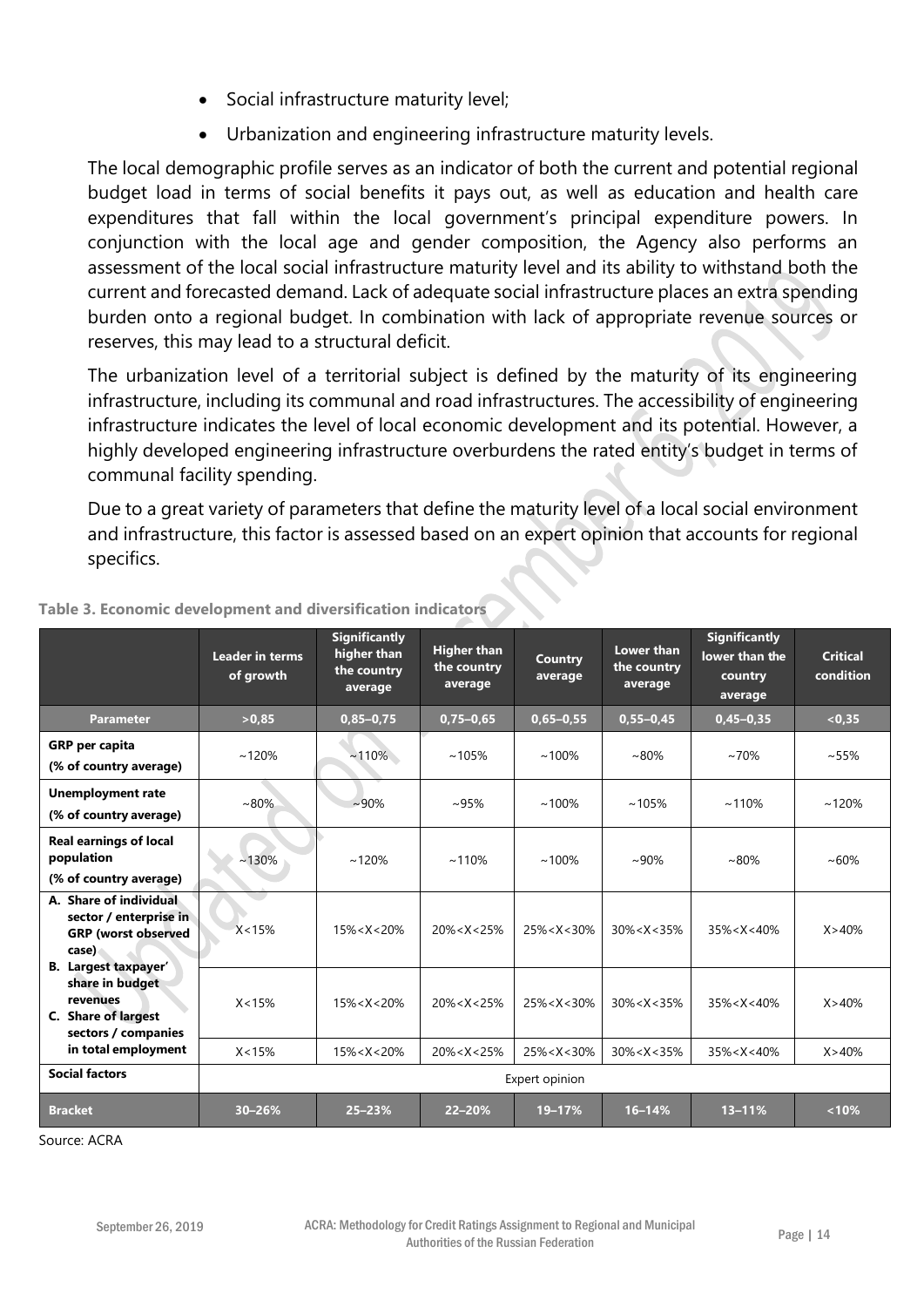## <span id="page-14-0"></span>**4.3. Budget Structure and Budget Discipline**

#### <span id="page-14-1"></span>**4.3.1. Degree of Self-Sustainability of Local Budget Revenues**

The degree of self-sustainability of local budget revenues is mainly understood as the share of own revenue streams in the total budget (in this Methodology, own revenues are defined as aggregated tax and non-tax budget revenues net of non-repayable receipts). These include both tax and non-tax revenue sources, namely:

- Sources that are legally assigned to rated entity's budget;
- Sources based on the local economy;
- Sources whose rates are controlled by the regional government.

Own source-generated revenue streams hinge on the level of local economic development. By driving their local economies, regional governments are capable of facilitating tax base growth and thus boosting their budget revenues. The notion of local budget self-sustainability also includes the local government's ability to regulate current rates of local taxes and dues, in order to boost the economy by increasing budget revenues or reducing the taxpayer burden.

The rated entity, whose own revenue streams make up a substantial share of the local budget, can be assigned a higher credit rating as compared to its peer group, whose budgets are significantly more dependent on higher-level budget transfers. Despite the guaranteed nature of inter-budget transfers, their volume is determined by the rated entity's fiscal capacity, and its financed expenditures are usually those of social character.

When analyzing the degree of self-sustainability of budget revenues, subsidies and subventions from higher level budgets related to the financing of expenditure powers delegated by a supreme government are not taken into account as a downward driving factor for selfsustainability. Additional fiscal means provided for the execution of delegated powers are seen as neutral in terms of the rated entity's overall creditworthiness.

#### <span id="page-14-2"></span>**4.3.2. Degree of Control Over Budget Expenditures**

Under the degree of control over budget expenditures, the Agency understands the regional government's ability to monitor expenses or cut back on budget spending. This characteristic of the rated entity's budget is primarily determined by the following parameters:

- Budget expenditures that cannot be reduced for legal, social or other reasons;
- Commitment to adjusting expenditures according to index;
- Existing practice of transferring expenditure powers without providing adequate higher-level budget grants.

The substantial volume of expenditures, which cannot be reduced due to legal, social or other limitations, shall hamper a regional government's ability to balance its budget when it cuts back on expenditures. Such circumstances can also drastically limit the rated entity's ability to finance its capex projects and any spending aimed at sustaining local economic growth.

When assessing the degree of control over the rated entity's expenditures, the Agency analyzes its budget expenditure structure from the perspective of wages and social security benefits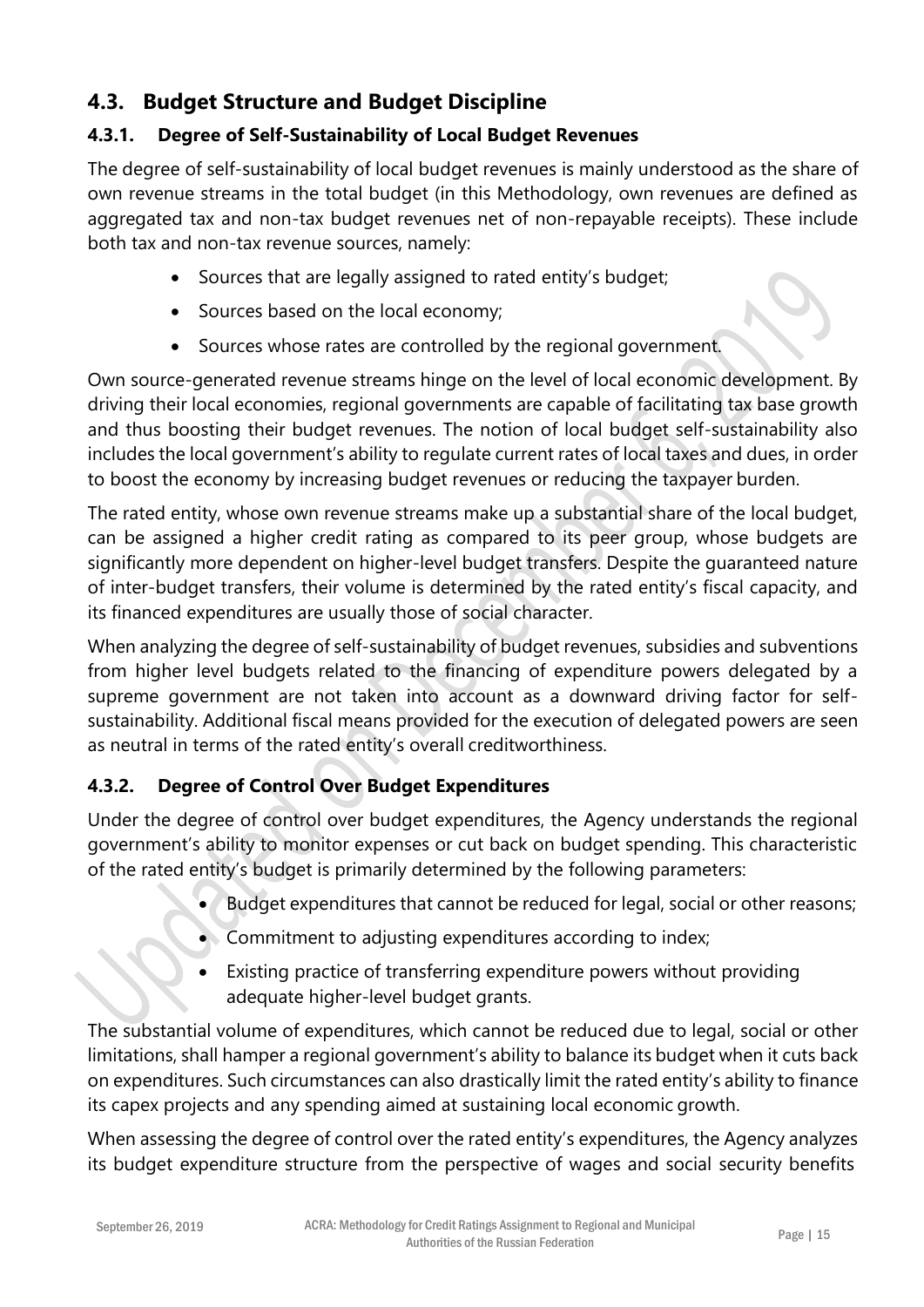(functional classification), and also from the perspective of health care, education, and welfare (economic classification). Experience shows that these expenditures are the least susceptible to cutbacks due to social or political reasons. A substantial share of the above-listed expenditures in the rated entity's budget indicates a reduced ability to cut back on spending and poses a threat of a structural deficit.

Commitment to adjusting expenditures (typically those of social nature) according to index limits a regional government's ability to take swift action in response to economic deterioration and leads to reduced internally-generated budget revenues. The ensuing budget deficit does not experience a stimulating effect from budget spending or consequent tax revenue growth.

The regional government's control over its budget expenditures can also be undermined if a higher government authority delegates its expenditure powers but fails to transfer the required revenue sources. Despite the fact that such practices are not stipulated in the current legislation, time gaps may occur between the transfer of expenditure powers and transfer of funds, which may have an adverse effect on the regional budget balance and liquidity.

#### <span id="page-15-0"></span>**4.3.3. Degree of Budget Balance**

The principal criterion of budget balance is the conformity between mandatory (recurring) expenditures and recurring revenues. Mandatory expenditures are those that sustain government sector functions and the regular rendering of publicly-funded services, and generate transfers to lower-level budgets. Recurring revenues are those coming from taxes and dues, as well as from planned transfers from higher-level budgets.

Net operational income (or operational balance) is in fact idle budget funds net of mandatory expenditures, which are a readily available resource for the following:

- Debt repayment;
- Capital investment financing and economic development program financing;
- Unforeseen expenditures.

Net operational income (or operational balance) determines the maximum permissible size of capex financing when no debt financing is available, and is reserved for unforeseen expenditures. This indicator also signals of the rated entity's ability to repay its debt.

The operational balance level benchmarked against the rated entity's recurring revenues is one of the defining credit rating factors. A high operational balance surplus is instrumental in financing capital expenditures and repaying debt without refinancing, which is an indicator of a high credit rating.

#### <span id="page-15-1"></span>**4.3.4. Budget for Economic Development: Capital Expenditures**

Capital budget expenditures include investments into state-owned (municipally-owned) assets and other expenditures incurred in the process of constructing, purchasing, expanding, or improving the local infrastructure, buildings and/or structures, and other such expenditures.

The Agency assesses capital budget expenditures in terms of their impact on a region's economic and social development, and in terms of actual reserves set aside to offset budget spending.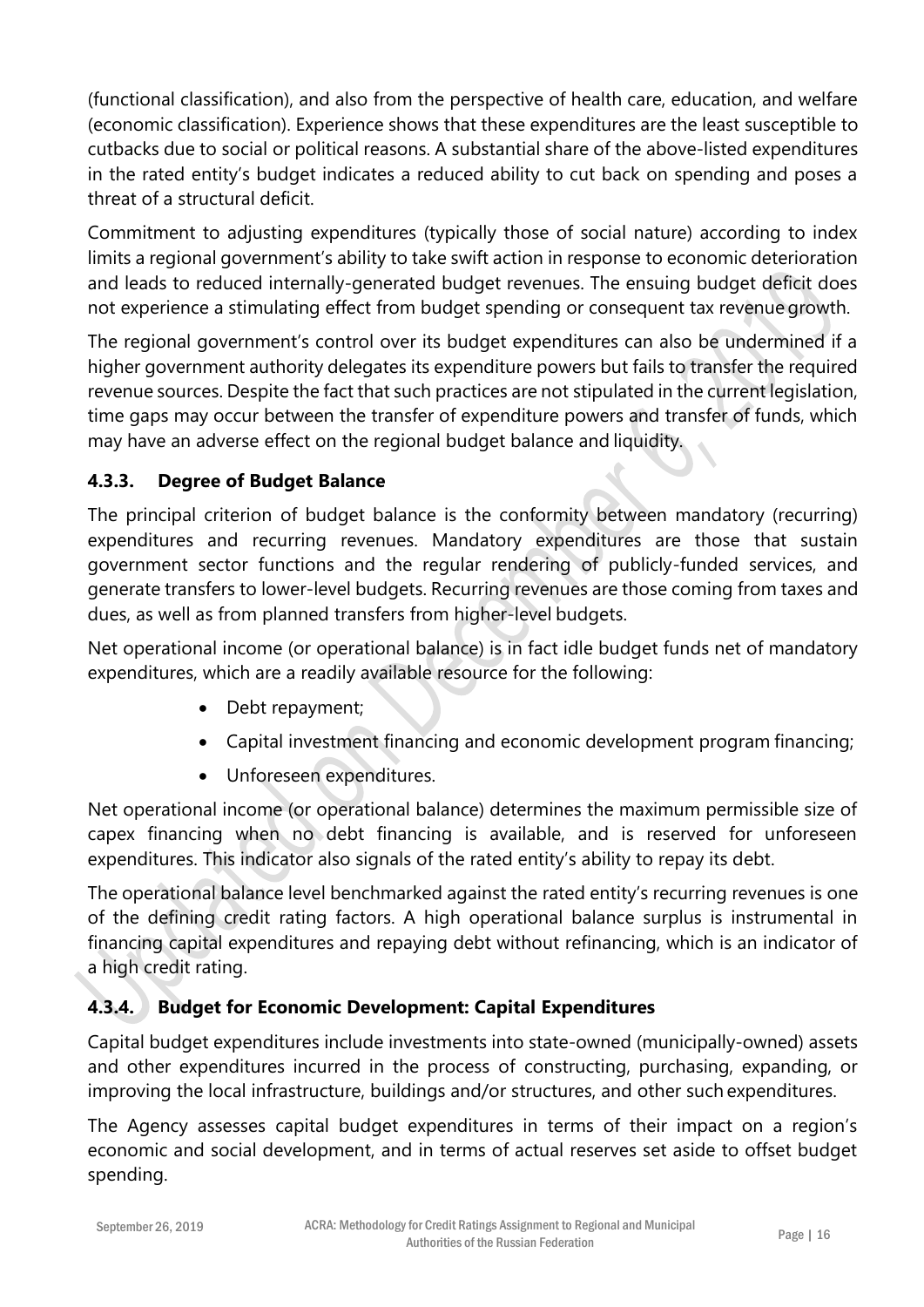Due to regional government specifics, credit rating agencies evaluate capital budget expenditure efficiency differently from the way similar expenditures are evaluated by businesses. The rated entity's capital expenditures cannot have a direct effect on local economic growth while at the same time facilitating the growth of social infrastructure. In such cases, the key indicator is the effect of capital expenditures have on the level of mandatory future expenditures, which may either grow due to the need for supporting the social infrastructure, or drop due to its growing efficiency.

ACRA also considers capital expenditures as a reserve set aside to offset budget spending in cases when budget revenues go down. The potential volume by which spending can be offset is determined by the nature of the projects being financed. Despite the higher chance of a capex reduction than a social service spending reduction, it should be noted that projects may be long-term, and any financial cutbacks with regards to them may pose a technical impossibility.

Local government budget structure and budget discipline assessments are carried out based on the parameters listed in Table 4.

|                                                           | <b>High</b> | <b>Sufficient</b> | <b>Moderate</b>   | Average           | <b>Below</b><br>average | Low                                                       | <b>Critically low</b> |
|-----------------------------------------------------------|-------------|-------------------|-------------------|-------------------|-------------------------|-----------------------------------------------------------|-----------------------|
| <b>Parameter</b>                                          | >0,85       | $0,85 - 0,75$     | $0,75 - 0,65$     | $0,65 - 0,55$     | $0,55 - 0,45$           | $0,45 - 0,35$                                             | < 0.35                |
| Share of own<br>revenue sources in<br>budget              | $>80\%$     | $80\% > X > 70\%$ | $70\% > X > 60\%$ | $60\% > X > 50\%$ | $50\% > X > 40\%$       | $40\% > X > 30\%$                                         | $<30\%$               |
| Share of<br>mandatory<br>expenditures in<br>budget        | < 55%       | $55\% < X < 60\%$ | $60\% < X < 65\%$ | $65\% < X < 70\%$ | $70\% < X < 75\%$       | 75% <x<80%< th=""><th><math>&gt;80\%</math></th></x<80%<> | $>80\%$               |
| <b>Operating balance</b><br>as % of recurring<br>revenues | >35%        | $35\% > X > 30\%$ | $30\% > X > 25\%$ | $25\% > X > 20\%$ | $20\% > X > 15\%$       | $15\% > X > 10\%$                                         | $< 10\%$              |
| Share of capital<br>expenditures in<br>total expenditures | $>21\%$     | $20\% > X > 18\%$ | $17\% > X > 15\%$ | $14\% > X > 12\%$ | $11\% > X > 9\%$        | $8\% > X > 6\%$                                           | $<5\%$                |
| <b>Bracket</b>                                            | $30 - 26%$  | $25 - 23%$        | 22-20%            | 19-17%            | $16 - 14%$              | $13 - 11%$                                                | $< 10\%$              |

**Table 4. Budget discipline and budget control indicators**

Source: ACRA

#### <span id="page-16-0"></span>**4.4. Debt Load**

#### <span id="page-16-1"></span>**4.4.1. Debt Portfolio Parameters**

The rated entity's debt portfolio analysis is conducted from the perspective of the lending instruments in use and the adopted repayment schedule (debt amounts due in both the current and forecasted time periods).

Bank loans, bond issues, and higher-level budget loans are available lending instruments for covering budget deficits. Based on the analysis of lending instruments that make up the rated entity's debt portfolio, ACRA forms judgement about the possibility of its refinancing and debt restructuring.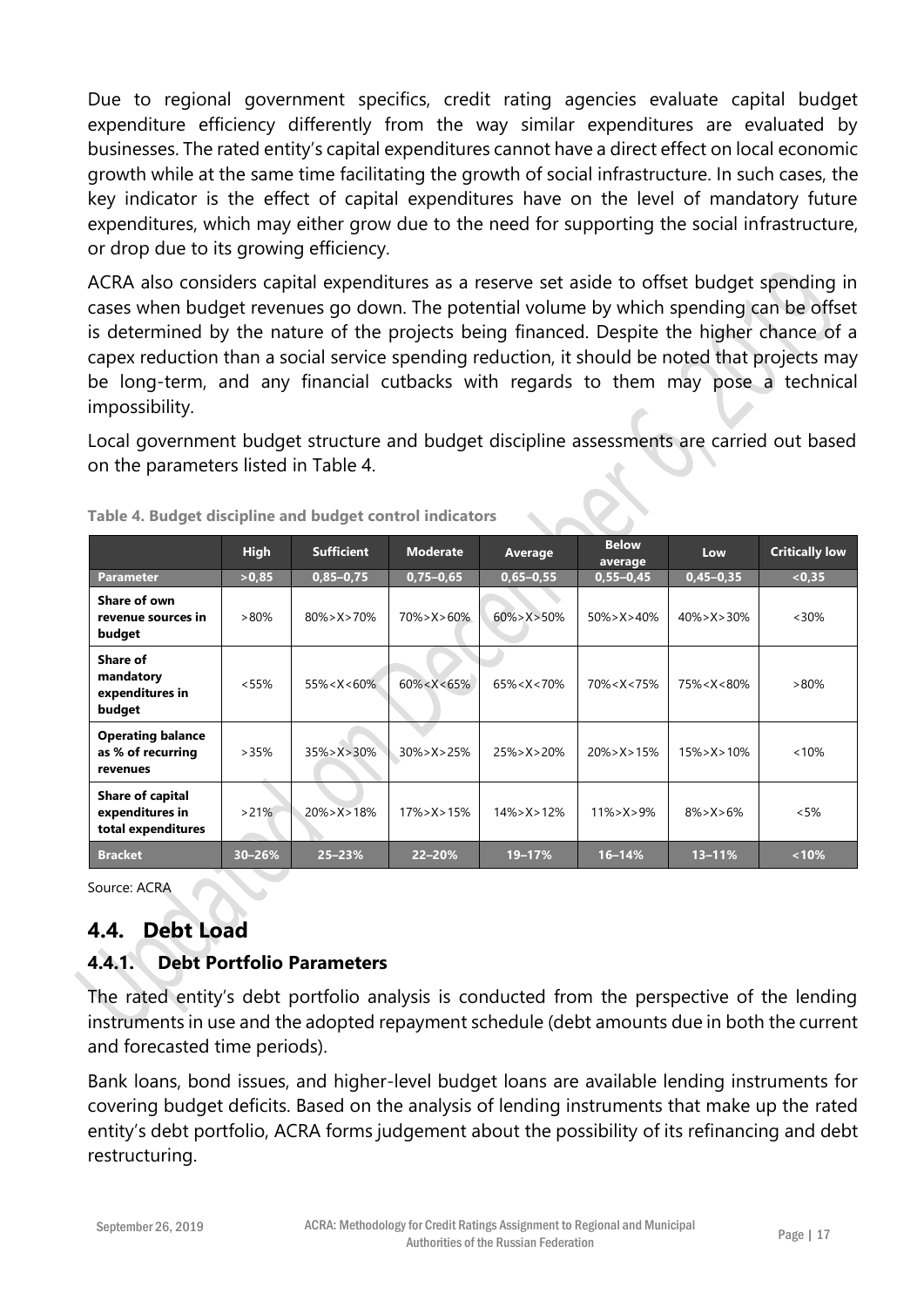Debt repayment schedule and the share of short-term loans in the portfolio are important criteria for assessing overall debt portfolio quality. A large amount of loans due within the same repayment period shall have a negative effect on the credit rating, since they result in a heavier budget burden.

When analyzing a debt portfolio, the Agency factors in its dynamics and growth rate. A sizable growth of a debt portfolio in conjunction with mandatory expenditure financing indicates a working capital deficit.

When comparing revenue and debt indicators in order to assess the adequacy of return as means of debt repayment, one should keep in mind that certain expenditures incurred by the rated entity (social security benefits and government sector wages) have a de facto priority over debt repayment. In case of a deteriorating economy and funding shortages, a regional government is much more likely to revert to refinancing than cut back on certain expenditures and use the surplus funds to reduce its debt load.

#### <span id="page-17-0"></span>**4.4.2. Loan Servicing, Repayment Sources, and the Need for Refinancing**

The principal source for loan servicing and repayment is the rated entity's operating balance. A negative operating balance is viewed as an extremely adverse indicator in terms of the rated entity's overall creditworthiness. Offsetting an operational balance deficit at the expense of additional borrowings or privatization-generated revenues also speaks of low creditworthiness.

The rated entity's own revenues signify its ability for timely debt servicing. The correlation of interest payments listed as current expenditures and the operating balance indicates an interest-generated budget burden.

Refinancing of the loan principal is not regarded as an unequivocally negative credit rating factor, but it does require an additional analysis of its underlying reasons. The main rationale for refinancing is the net budgetary effect from loan-funded expenditures.

Debt financing facilitates the growth of the regional tax base (via spending used to boost economic growth) and helps to reduce budget spending (due a more efficient government sector or infrastructure), debt refinancing is regarded as permissible as well as neutral or even positive in credit rating terms. Refinancing of the loan principal is also possible as long as debt servicing costs are curtailed.

#### <span id="page-17-1"></span>**4.4.3. Reasons for Attracting Financing and Debt Financing Effect**

In order to evaluate whether the rated entity's debt load does not exceed its budget capabilities, and whether its debt financing and refinancing are justified, ACRA analyzes the objectives thereof and fiscal effect debt financing has on the local budget.

Evaluation of effect debt financing makes on the credit rating requires to give priority to investment project financing, which ensures incremental growth of the local tax base or reduction of incremental budget losses as a result of borrowed funds application.

In contrast, mandatory expenditure financing by means of borrowed funds that does not result in an increased tax base or reduced expenses is regarded as an unequivocally adverse credit rating factor. Present day accounting methods do not leave an opportunity to determine the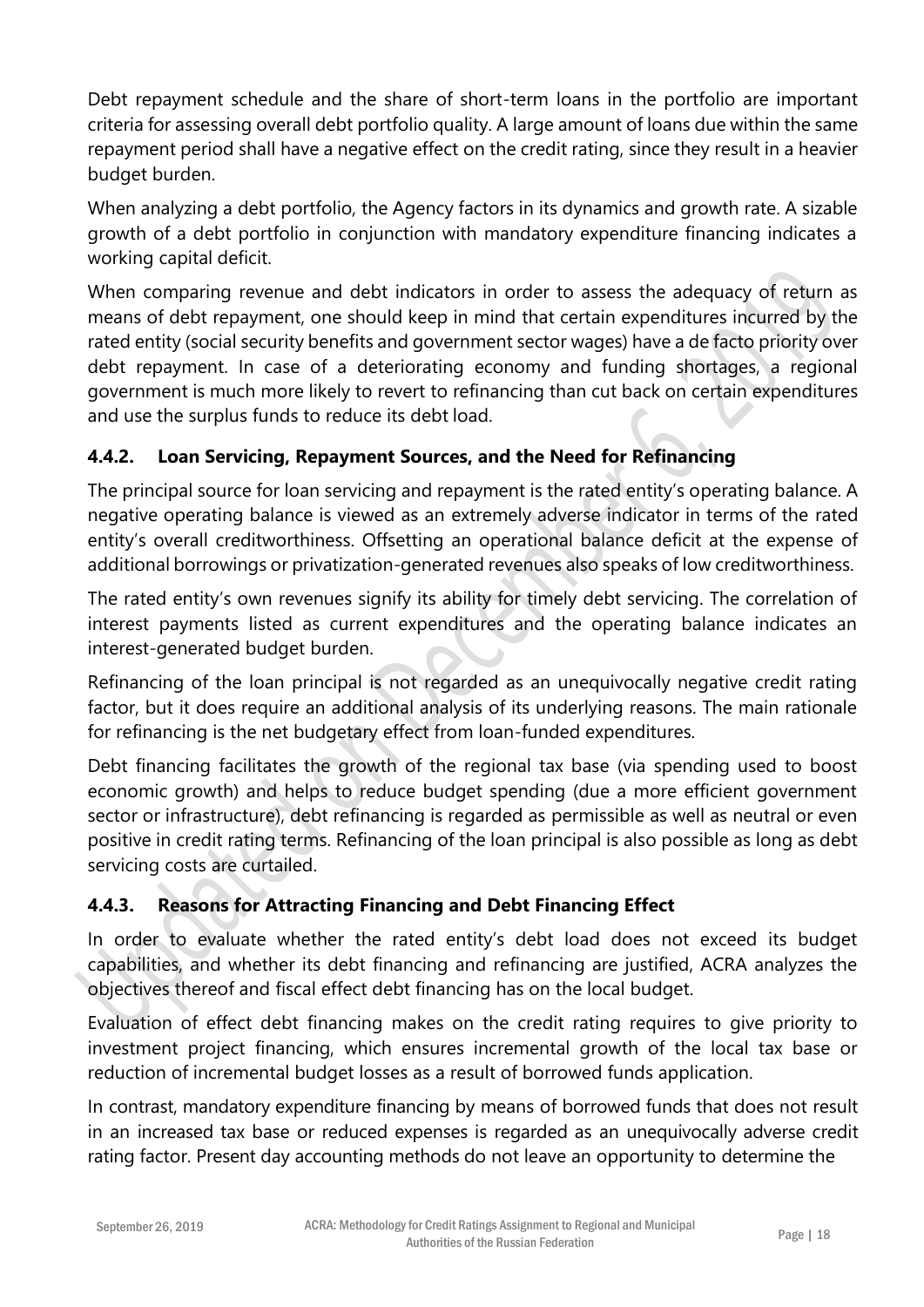objectives of debt financing, since regional governments formally quote those as 'budget deficit financing.'

The economic feasibility of debt financing by the rated entity is evaluated based on analyzing the correlation between external debt financing and capital expenditures. A sizable excess of debt financing over capital expenditures and excessive debt load growth as compared to the growth of capital expenditures signal of funds potentially being rechanneled to non-capex projects, which the Agency regards as an adverse credit rating factor.

Hence, the very use of debt financing and refinancing does not have a clear-cut effect on a credit rating; rather, it is analyzed in terms of their economic effect and investment viability.

#### <span id="page-18-0"></span>**4.4.4. Guarantees**

When evaluating the size of debt load, in addition to direct indebtedness, ACRA also accounts for issued guarantees and other off-balance sheet liabilities.

Guarantees issued on behalf of the rated entity are accounted for in full when calculating the rated entity's debt load indicators. The key parameter required to include the issued guarantees into the rated entity's loan principal are the chances of guarantee repayment by means of own budget funds. During the evaluation process, the Agency analyzes the terms and purposes of issued guarantees, their economic rationales, and the original borrowers' financial solvency with regards to guaranteed debt. If the rated entity has sufficient resources that allow it to successfully service its guaranteed debt, issued guarantees can be partially or fully excluded from the calculation of the rated entity's debt load. The decision to include guarantees into the formula for calculating debt load parameters is based on ACRA analysts' expert opinion.

#### <span id="page-18-1"></span>**4.4.5. Debt of Government Sector Enterprises and Indirect Liabilities**

The Agency considers debt obligations of government sector enterprises as indirect debt load, even without any guarantees issued by the rated entity. The amount of debt carried by government sector enterprises shall be taken into account during the calculation of the rated Entity's debt load, as social considerations may force the latter to repay debts of such enterprises in case of their financial standing deteriorates.

It should be noted that debt incurred by government sector enterprises is incorporated into the rated entity's total debt with regard to their financial standing, ability to service and repay debt, and social impact. Therefore, the actual additional amount of debt that may falls under the responsibility of the regional budget shall be determined based on these factors.

A considerable amount of debt incurred by government sector enterprises, coupled with a low level of control on the part of the rated entity over their financial and operating activities, increases the probability of such enterprises covering their liabilities at the expense of the local budget.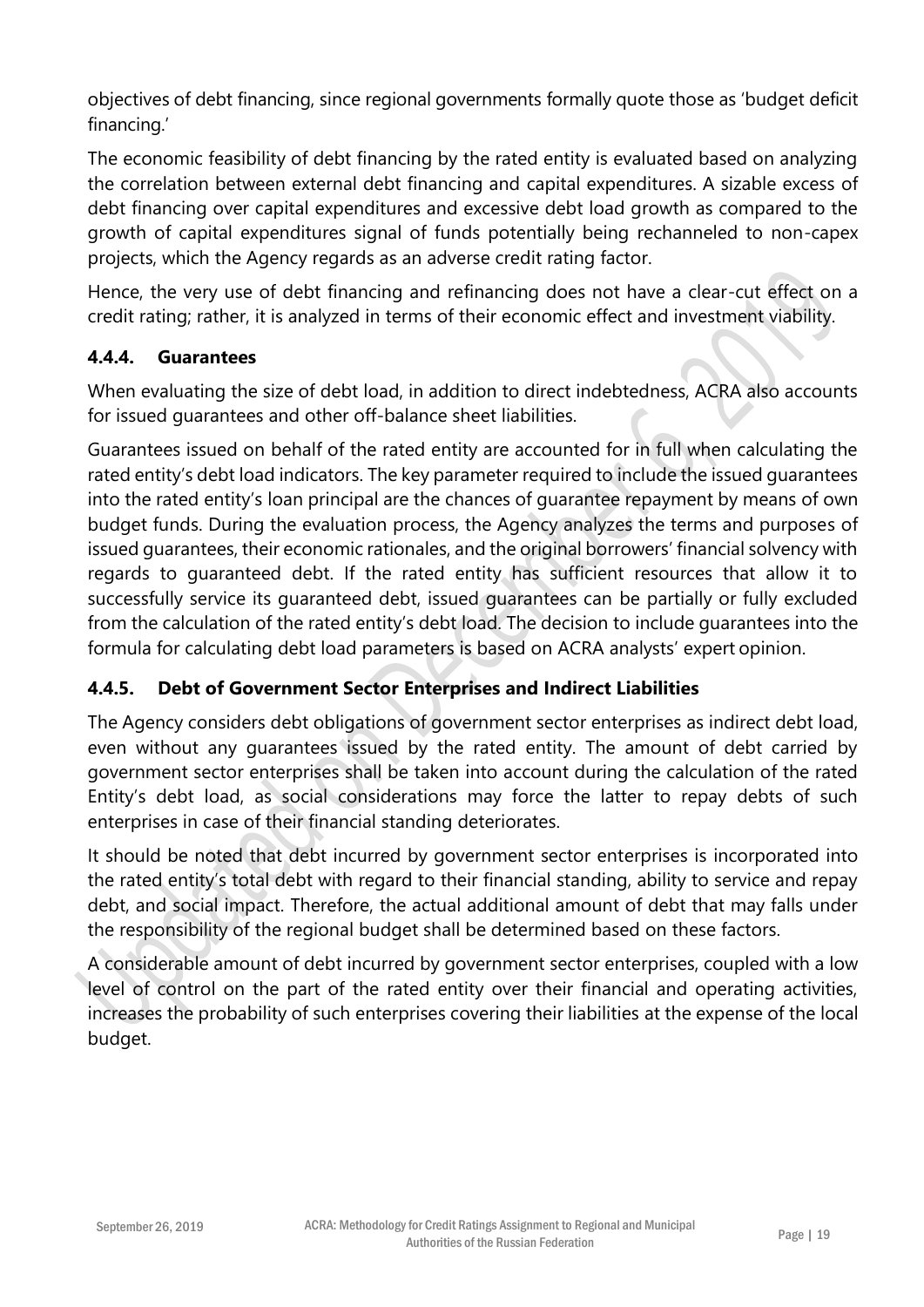#### **Table 5. Debt load factors**

|                                                                                                         | <b>Minimum risk</b> | Low risk              | <b>Moderate</b><br>risk | <b>Medium</b><br><b>risk</b> | <b>Heightened</b><br><b>risk</b>                                                                | <b>Significant risk</b>                                      | High risk  |
|---------------------------------------------------------------------------------------------------------|---------------------|-----------------------|-------------------------|------------------------------|-------------------------------------------------------------------------------------------------|--------------------------------------------------------------|------------|
| <b>Assessment</b>                                                                                       | >0,85               | $0,85 - 0,75$         | $0,75 - 0,65$           | $0,65 - 0,55$                | $0,55 - 0,45$                                                                                   | $0,45 - 0,35$                                                | < 0.35     |
| rated entity's debt<br>relative to<br>operating balance                                                 | $X < 50\%$          | $50\% < X < 100$<br>% | $100\% < X < 160$<br>%  | $160\% < X <$<br>220%        | 220% <x<280%< th=""><th>280%<x<340%< th=""><th>X &gt; 340%</th></x<340%<></th></x<280%<>        | 280% <x<340%< th=""><th>X &gt; 340%</th></x<340%<>           | X > 340%   |
| <b>Operating balance</b><br>net of interest<br>expenses to debt<br>repayment during<br>the current year | $X > 300\%$         | $300\% > X >$<br>270% | $270\% > X >$<br>240%   | $240\% > X >$<br>210%        | $210\% > X >$<br>160%                                                                           | $160\%$ > X > 110\%                                          | X < 110%   |
| Debt servicing risk<br>relative to<br>operating balance                                                 | $X < 10\%$          | $11\% < X < 20\%$     | $21\% < X < 30\%$       | $31\% < X <$<br>50%          | 51% <x<70%< th=""><th>71%<x<90%< th=""><th><math>X &gt; 90\%</math></th></x<90%<></th></x<70%<> | 71% <x<90%< th=""><th><math>X &gt; 90\%</math></th></x<90%<> | $X > 90\%$ |
| <b>Bracket</b>                                                                                          | $20 - 19%$          | 18-17%                | $16 - 15%$              | $14 - 13%$                   | $12 - 11%$                                                                                      | $10 - 9%$                                                    | $< 10\%$   |

Source: ACRA

Also, as a conditional debt load indicator of a territorial subject's economy, ACRA examines the dynamics of debt of the rated entity relative to GRP. Although GRP is not a source of debt repayment and is only a reflection of the rated entity's tax base, which in the end forms its operating balance, this indicator is used to evaluate debt burden on a local budget and to perform a comparative analysis of the rated entity within its peer group.

The Agency shall consider the stability of the rated entity's debt dynamics to GRP ratio as a positive factor in debt load analysis. It the dynamics increases, it is viewed as a negative factor.

#### <span id="page-19-0"></span>**4.4.6. Credit History**

ACRA takes into account the credit history of a rated entity to date, focusing on its failures to fulfill obligations with regards to debt instruments (bonds) or bank loans. Instances when the rated entity had to revert to debt restructuring or requested extraordinary transfers from a higher-level budget to repay or service its debt, are regarded by the Agency as signs of a significant deterioration in the rated entity's creditworthiness and a high probability of a negative credit rating.

#### <span id="page-19-1"></span>**4.5. Budget Liquidity**

The liquidity factor implies that a regional authority has the necessary funds for a timely implementation of its planned expenditures, as well as for creating resources that may be used for unscheduled payments.

Budget liquidity is characterized by the ability of a regional government to balance incoming and outgoing cash flows and synchronize the accumulation of funds and make payments in line with the budget, including debt obligations.

Available short-term loans (issued by a bank or transferred from a higher-level budget) that allow to cover cash shortages provide the regional budget with an additional liquidity source. The use of short-term borrowings is not regarded as a negative credit rating factor. However, an excessively frequent use of this instrument indicates poor budget planning and accumulating interest, which, of course, is viewed negatively from the credit rating standpoint.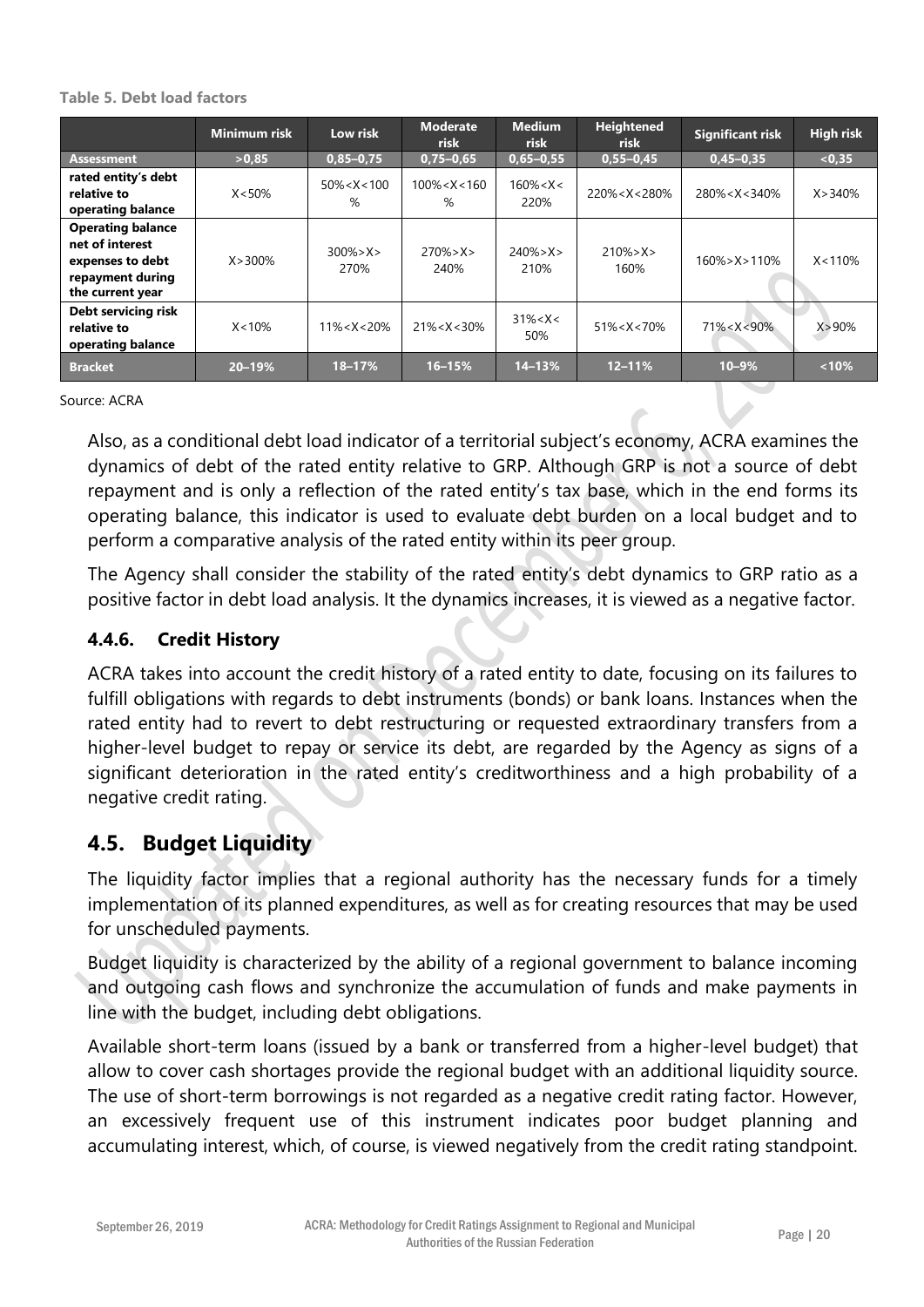ACRA assesses the frequency of cash shortage incidents that force regional governments to seek short-term financing. If cash shortages occur due to low budget discipline and poor management, or if they are caused by the volatility of budget revenues, the liquidity risk in relation to debt servicing and repayment increases.

| <b>Characteristic</b> | <b>Liquidity</b>                                                                                                                                                                                                                                                 | <b>Assessment</b> |
|-----------------------|------------------------------------------------------------------------------------------------------------------------------------------------------------------------------------------------------------------------------------------------------------------|-------------------|
| <b>Excessive</b>      | The rated entity has sufficient liquidity for making regular deposits and fulfilling all<br>its expenditure commitments on time, including interest payments.                                                                                                    | $80\% < X$        |
| High                  | The Rated entity has sufficient liquidity for making regular deposits and fulfilling all<br>its expenditure commitments, including interest payments. Short-term bank loans<br>are taken out in exceptional cases.                                               | $60\% < X < 80\%$ |
| <b>Sufficient</b>     | The rated entity has sufficient liquidity for fulfilling all its expenditure commitments<br>on time, including interest payments, in some cases resorting to short-term bank<br>loans.                                                                           | $40\% < X < 60\%$ |
| <b>Deficit</b>        | The rated entity does not have sufficient liquidity for fulfilling all its expenditure<br>commitments, including interest payments, and regularly takes out short-term bank<br>loans.                                                                            | $20\% < X < 40\%$ |
| Critical              | The rated entity does not have sufficient liquidity for fulfilling all its expenditure<br>commitments, including interest payments, and resorts to short-term bank loans on<br>a permanent basis, with a significant amount of these loans falling into arrears. | $X < 20\%$        |

**Table 6. Budget liquidity characteristics**

Source: ACRA

# <span id="page-20-0"></span>5 Credit Rating Outlook

Calculating financial indicators and coefficients to be used in a rating model, ACRA takes into account not only historical data, but also its own change forecast for these indicators.

When forecasting cash flows and calculating forecast financial ratios, ACRA makes a number of key assumptions, which are used as a subjective internal source of information in credit rating assessment. These assumptions may be based on both ACRA's own calculations and information received from the rated entity. Credit ratings may be sensitive to changes inthese assumptions, including instances when no new factual information on the activities of the rated entity is available. In the course of a credit rating, the ACRA Rating Committee also identifies key rating assumptions and threshold levels of the coefficients, whose breach is likely to lead to credit rating changes.

In accordance with the Procedure for disclosure of credit ratings and other related notifications, the following information is subject to mandatory disclosure in the course of rating action implementation by ACRA:

- List of key rating assumptions used in forecasting;
- List of key indicators and factors, whose change may affect an issuer's credit rating, as well as the list of threshold levels of these indicators and factors.

Also in the course of forecasting, ACRA may adjust quality indicators if it expects a change in internal or external risk factors that can result in a modification of assessment categories pertaining to one or more quality indicators.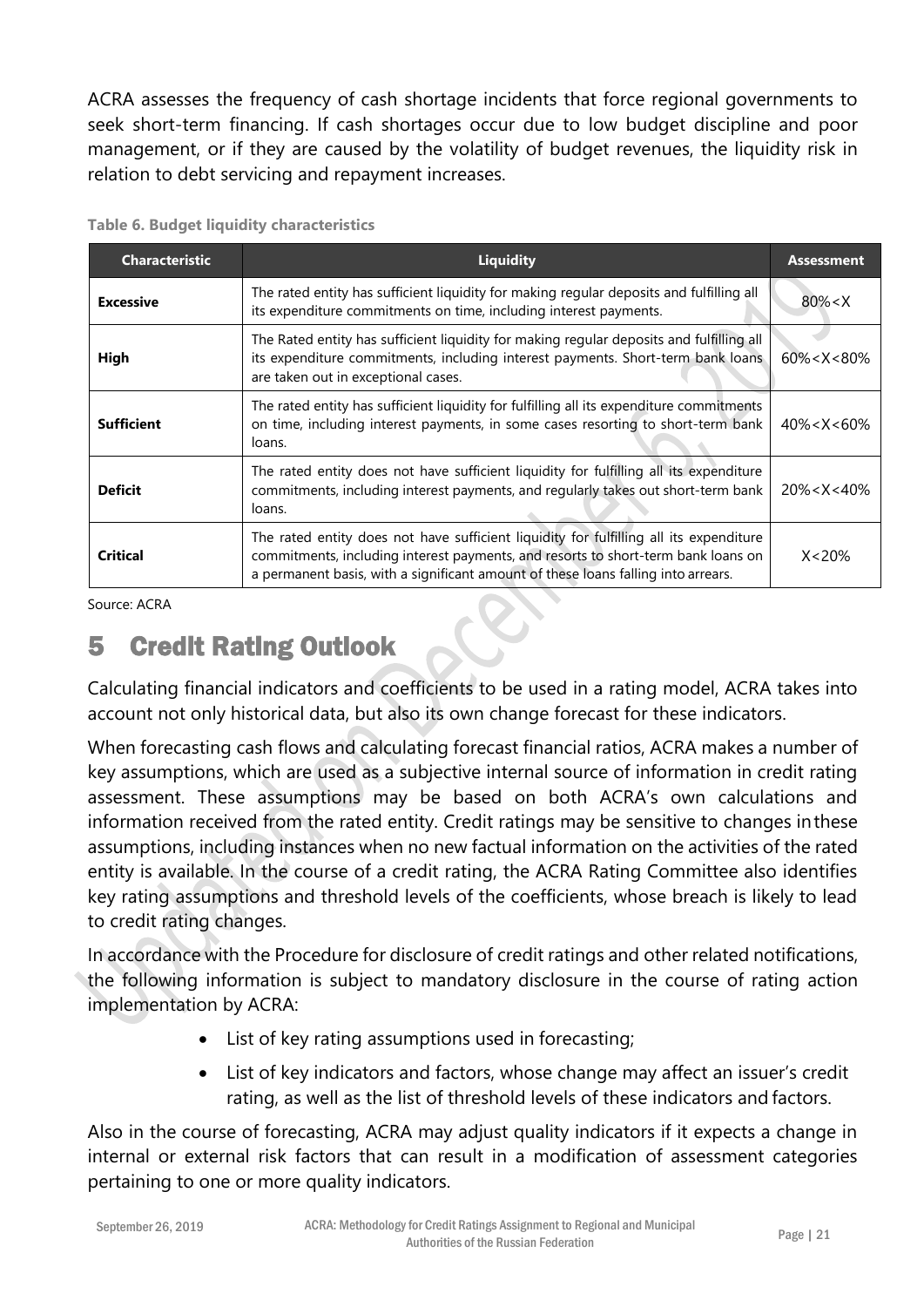A credit rating outlook reflects ACRA's opinion about a likely credit rating change within a certain time period (typically, 12 to 18 months).

Changes in a credit rating outlook are typically associated with ACRA's own projections regarding a possible change of quantitative and qualitative factors along with key internal or external risk factors affecting standalone creditworthiness assessment. On the other hand, credit rating outlook also depends on changes in relationships between the rated entity and higher-level budgets that the Agency expects to take place. Furthermore, when determining the credit rating outlook, the Agency takes into account the operating environment of the region and current economic trends.

Credit rating outlook is not necessarily a precursor to credit rating changes.

# <span id="page-21-0"></span>6 Credit Ratings of Debt Instruments Issued by Rated Entities

The Agency believes that bond issues by regional and municipal governments have a status of senior unsecured debt. Credit ratings of such debt instruments correspond to the creditrating of the rated entity.

The current budget legislation does not stipulate any collateral for debt obligations of regional or municipal governments. In this regard, the Agency does not make any credit rating corrections with regards to better protection of secured creditors.

If there a guarantee issued by a higher-level budget, credit rating of this debt instrument is augmented to the level of the guaranteeing rated entity.

# <span id="page-21-1"></span>7 Validation Approach to Methodology in Accordance with Federal Law N 222-FZ

This Methodology provides for validity verifiability of credit ratings assigned on its basis. The relevant approach and procedure are governed by Clauses 6.7.8 and 6.10 of the Regulation on the Methodology Committee of ACRA, approved by the Board of Directors of ACRA.